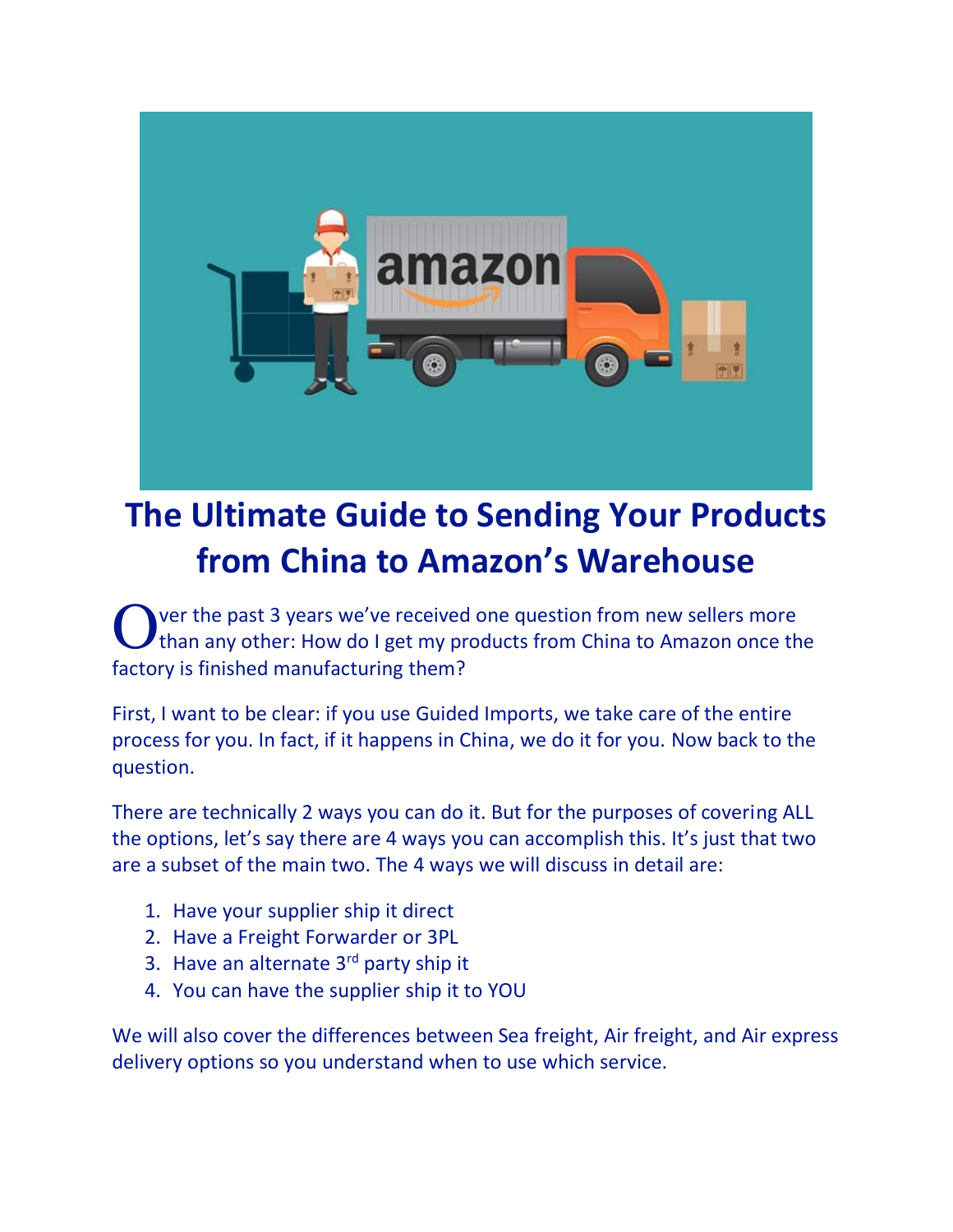Before we cover any of these, we need to first understand what the pre-shipping requirements are for getting your products to Amazon, regardless of which option you chose.



# Pre-Shipment Requirements

mazon gives very specific instructions for the requirements related to A mazon gives very specific instructions for the requirements related to prepping your shipment for delivery to their fulfillment centers. The specifics for product prep are linked [here direct from Amazon's si](https://images-na.ssl-images-amazon.com/images/G/01/fba-help/QRG/FBA_Prep_Products_en-US.pdf)te. And the details for packaging and shipping [are linked here.](https://images-na.ssl-images-amazon.com/images/G/01/fba-help/QRG/FBA-Shipping-Inventory-to-Amazon.pdf) But as an overview, the three aspects in this process are as follow:

- 1.Labeling each product unit correctly
- 2.Packaging your units for shipping, and labeling each package correctly
- 3.Shipping your products to Amazon's fulfillment centers properly

# **Product Labeling**

very unit you send to Amazon needs to be labeled with a scannable barcode so that the fulfillment center can scan it and quickly and accurately pick and pack products when fulfilling orders. (If you're selling *comingled*, you can ignore this). E



*Make sure labels are scannable.* 

**Amazon's official barcode requirements can be found by clicking the button.** 

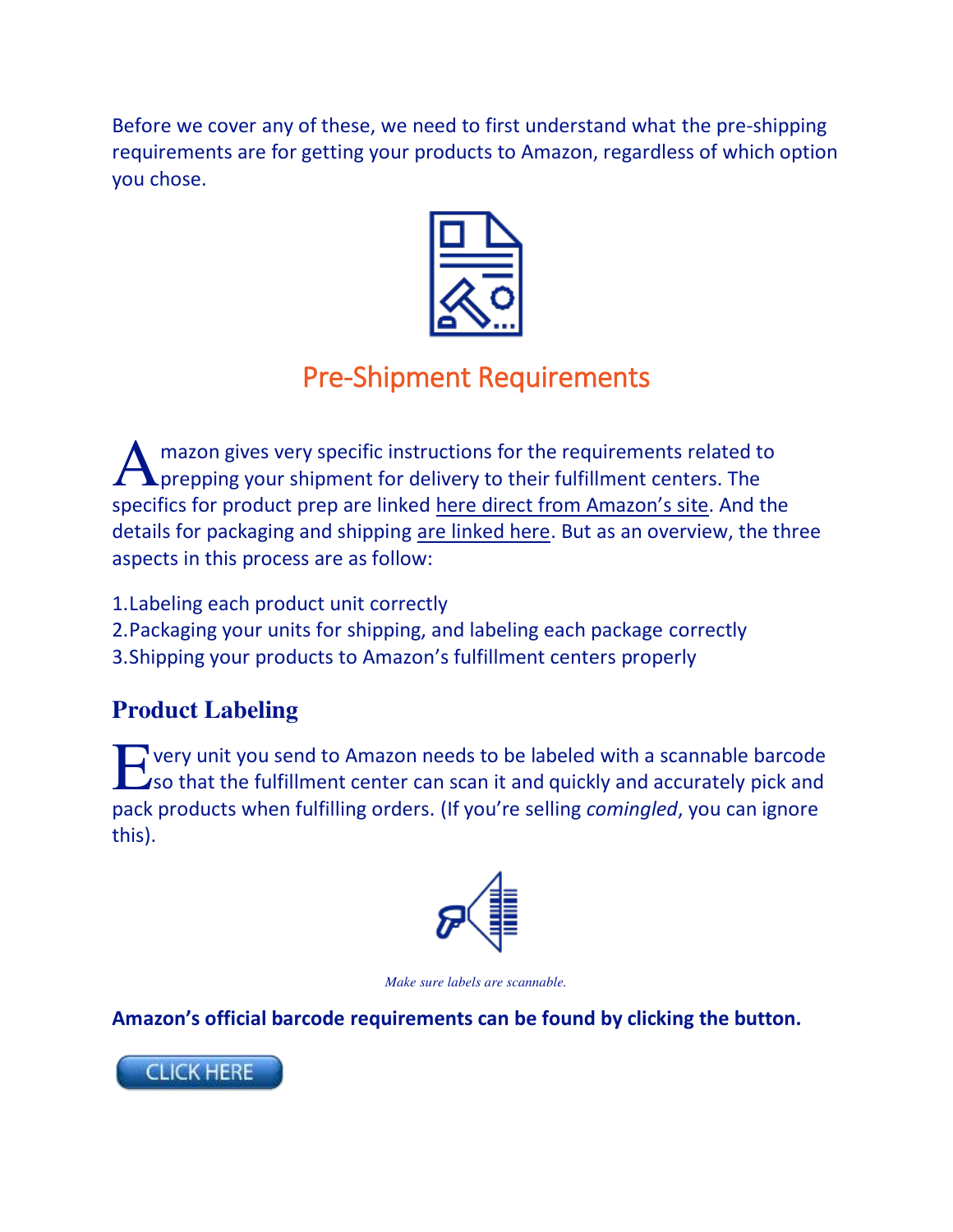If you're having your supplier ship the product direct to Amazon, or having them picked up by a freight forwarder, you'll need to communicate these instructions to your supplier. While many of them will be familiar with this process, you want to be absolutely sure they are doing it correctly.



*Communicate clearly with suppliers*

And this doesn't mean sending them the pdf of Amazon's instructions, as I can almost guarantee you they won't read it, won't understand it, or won't remember it. But by gosh they will sure give it the old college try. And it won't be pretty.

You need to makes sure they have a diagram of exactly where to put the labels with all measurements in centimeters (guide and video later). You should also have your inspection company double check the prep and labels as well. And yes, I assumed that you're having your production inspected. If you choose not to hire an inspection company, then please stop reading now, as I guarantee you'll fail and the entire shipment will either be refused for delivery at Amazon or it won't even make it out of customs. We've seen it far too many times. And I'm not talking about dozens, I'm talking about literally hundreds of times that we've received panicked calls from sellers (*that didn't utilize our services, by the way, as we have this written in stone as a requirement*) who didn't use an inspection company and had their entire production refused by Amazon.

If this happens, you'll need to spend a lot more money to have the shipment rerouted to a prep company in the US to relabel, re-prep, and repackage whatever was done incorrectly. In fact, just last month a veteran seller called us to get advice since this exact thing happened. He thought he'd save some money by skipping the inspection because he trusted his supplier. He had to send all 10,000 units to a local prep company and they had to not only relabel the cartons, but every individual unit. That sound you hear is his profit margin being obliterated (and him weeping).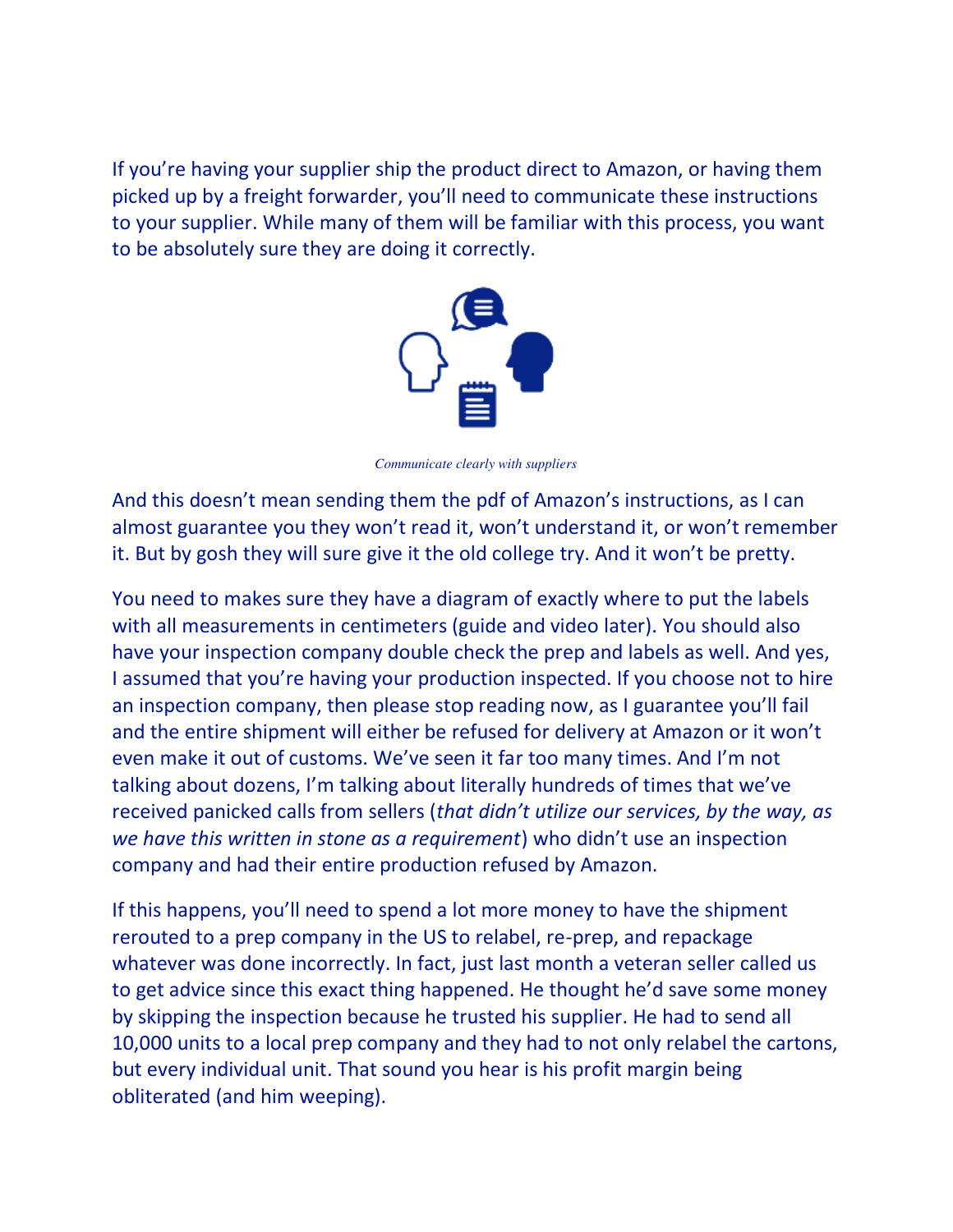Don't be that guy. **Inspect every single production** coming from China. Every time.

# **When labeling, you need to make certain that:**

- The labels are applied on flat surfaces. If they're put on curve or a carton edge and part of the label wraps around, it won't be able to be scanned. Same thing if the label is "warped" or sticks to itself and truncates the code. Even though this seems like common sense, it's worth mentioning.
- The only barcode showing is your own. If the product has an existing barcode you need to cover it up with yours. Multiple visible barcodes will at a minimum delay the receiving process of your products. However, the result is usually more severe, resulting in lost or mislabeled inventory.
- The labels are printed so they won't fade, smear, or otherwise degrade in any way. They must be scannable for a minimum of 24 months. Inkjet printers are notorious for this, so if you're printing the labels, use a laser/thermal printer. If your supplier is printing the labels, chances are they have a highquality printer, but it doesn't hurt to ask.
- All Amazon barcodes must be printed in black ink on white, non-reflective labels with removable adhesive. Dimensions must be between 1"x2" and 2"x3" (1"x3" or 2"x2", for example)
- When printing Amazon barcodes onto labels, make sure:
	- o There's sufficient white space between the Amazon barcode and the printed text (*1/4 inch on sides, 1/8 inch on top & bottom*)
	- o ASIN or SKU
	- o Product name
	- o Product condition (new or used)
- Allow at least  $\frac{1}{4}$  inch between the edge of the label and the edge of the packaging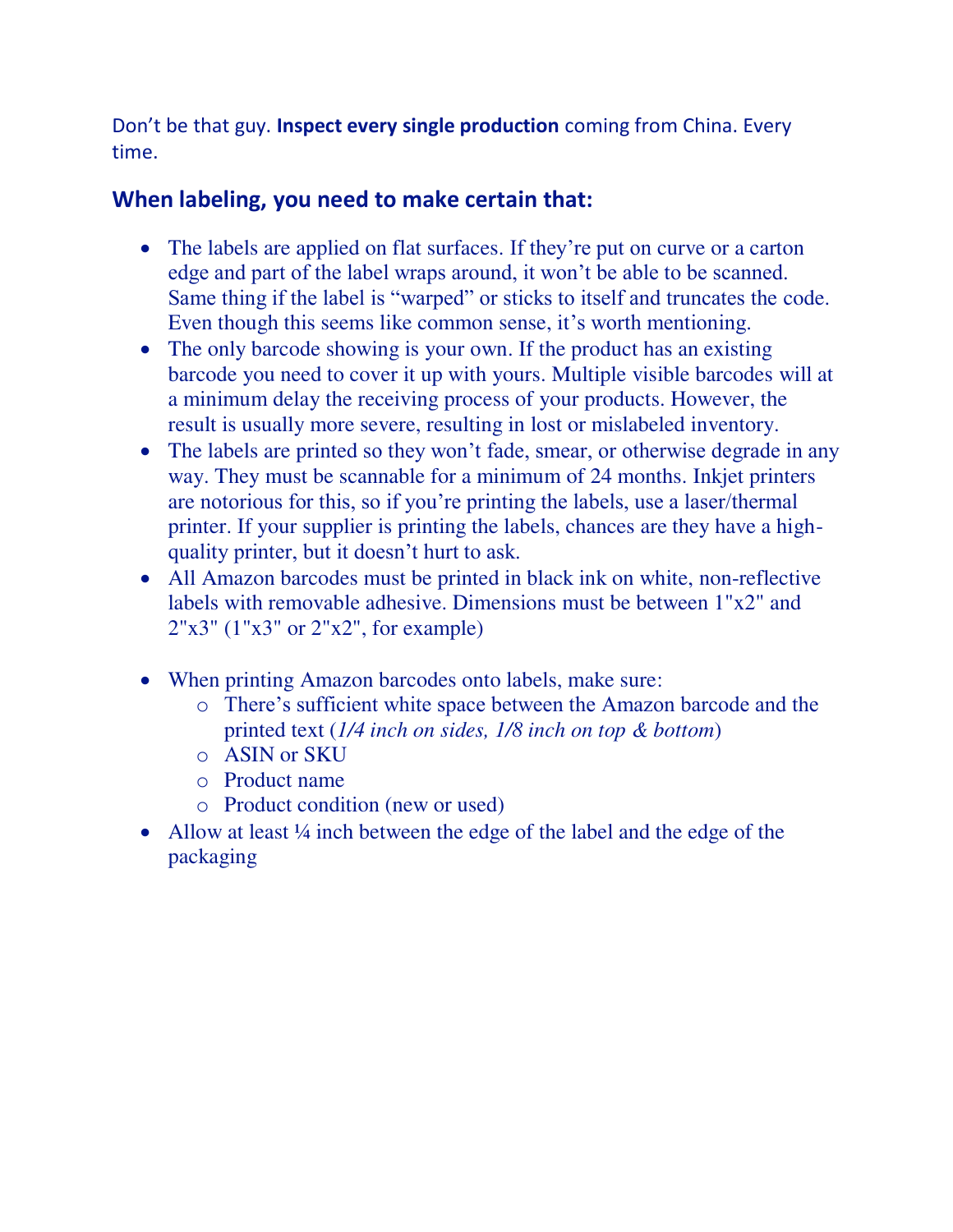

# **Packaging & Shipment Labeling**

If addition to labeling each unit, you need to consolidate your products into In addition to labeling each unit, you need to consolidate your products into<br>boxes (referred to as *cartons* in the industry) and label each of those packages to be shipped to Amazon's fulfillment center. Keep in mind that Amazon will often require you to split up your shipment into multiple (usually 3) shipments. This is a geographically strategic decision on their part and it makes sense. But that doesn't hide the fact that it is not only more work, but usually costs you more money as well.

The reason they do this is because they want to make sure that they have enough of your inventory in locations spread across the US to ensure that any Amazon Prime orders will be delivered to the customers in the 2 days that they promise it will. Makes sense, right? We will do a deep dive into this as well as talk about the new policies (and fees) associated with splitting your shipments a little later.

For now, let's focus on the packaging and labeling guidelines Amazon has so generously condensed and put into pdf form.

**You can download the very helpful Amazon Packaging & Shipping Guide below.** 



Also, Amazon has very specific instructions for packaging certain products. You'll want to pay close attention to this list and make sure that if you are selling any of these products, that you follow the guidelines or you'll find yourself in a very unpleasant situation.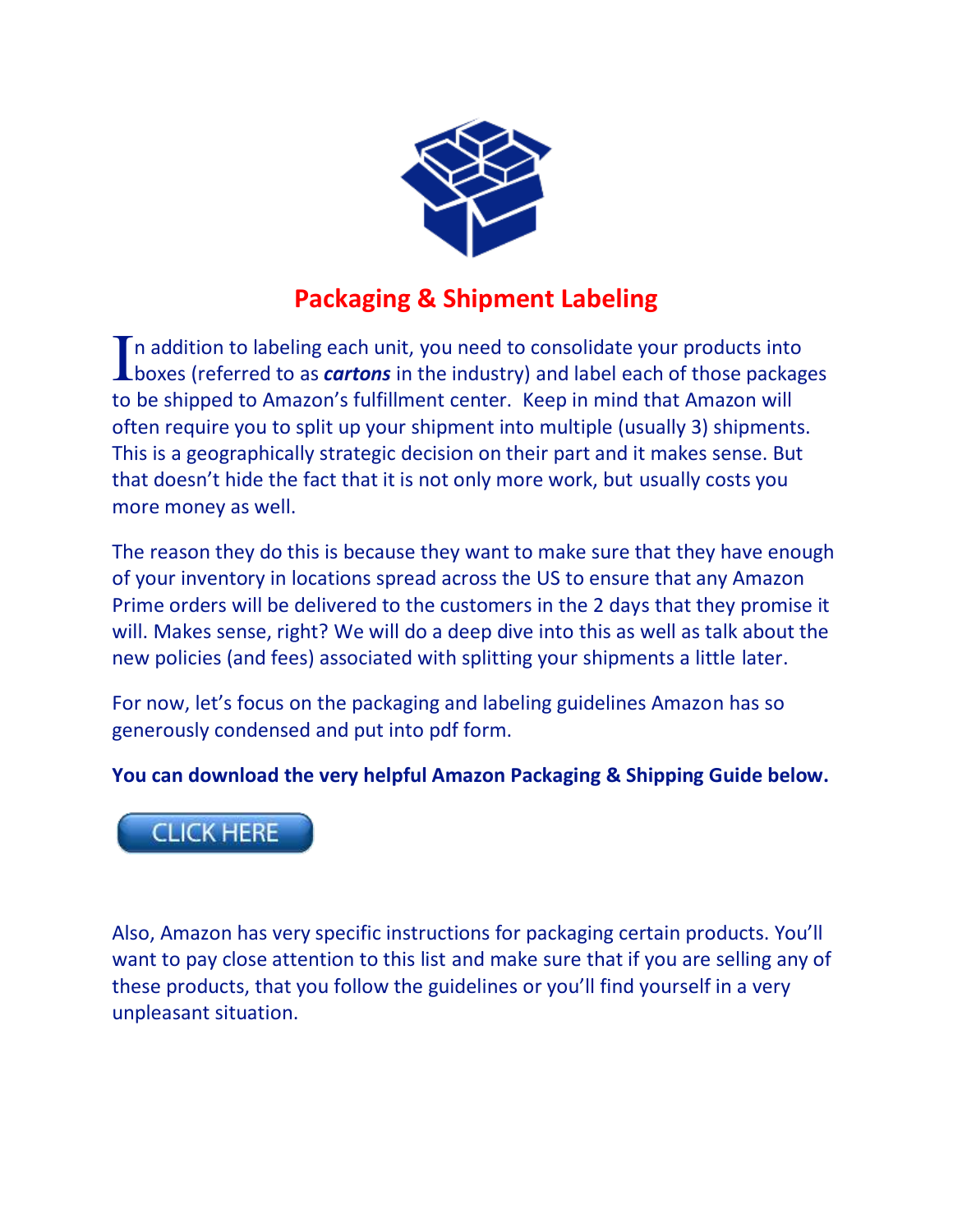At Guided Imports, some customers will have us pack and prep their items for FBA delivery and others will want the supplier to do this. In the later instance, we make sure all pertinent information is given to suppliers in both English and Chinese in our production manual and supplier agreements. We also ensure the QC inspection double checks to ensure these special items have been properly packaged and prepped.

# **Amazon has specific instructions for packaging the products listed below.**

- $\checkmark$  Packaging Products Containing Liquids
- $\checkmark$  [Packaging Pellets, Powders, and Granular Products](https://www.amazon.com/gp/help/customer/display.html/ref=hp_rel_topic?ie=UTF8&nodeId=200280430)
- $\checkmark$  [Packaging Sharp Units](https://www.amazon.com/gp/help/customer/display.html/ref=hp_rel_topic?ie=UTF8&nodeId=200280440)
- $\checkmark$  [Packaging Glass, Ceramic, Breakable, and Fragile Units](https://www.amazon.com/gp/help/customer/display.html/ref=hp_rel_topic?ie=UTF8&nodeId=200280450)
- ✓ [Packaging Batteries](https://www.amazon.com/gp/help/customer/display.html/ref=hp_rel_topic?ie=UTF8&nodeId=201809310)
- $\checkmark$  [Packaging Plush Units](https://www.amazon.com/gp/help/customer/display.html/ref=hp_rel_topic?ie=UTF8&nodeId=200280460)
- $\checkmark$  [Packaging Baby Products](https://www.amazon.com/gp/help/customer/display.html/ref=hp_rel_topic?ie=UTF8&nodeId=200956720)
- $\checkmark$  [Packaging Apparel, Fabric, and Textiles](https://www.amazon.com/gp/help/customer/display.html/ref=hp_rel_topic?ie=UTF8&nodeId=200280470)
- $\checkmark$  [Packaging Jewelry](https://www.amazon.com/gp/help/customer/display.html/ref=hp_rel_topic?ie=UTF8&nodeId=200342400)
- ✓ [Packaging Small Products](https://www.amazon.com/gp/help/customer/display.html/ref=hp_rel_topic?ie=UTF8&nodeId=200944670)
- $\checkmark$  [Packaging Plexiglas](https://www.amazon.com/gp/help/customer/display.html/ref=hp_rel_topic?ie=UTF8&nodeId=200492640)
- ✓ [Packaging Adult Products](https://www.amazon.com/gp/help/customer/display.html/ref=hp_rel_topic?ie=UTF8&nodeId=200505430)

f you are selling any of these products, make sure to click on each one that If you are selling any of these products, make<br>applies, as they all have different guidelines:

Each box or pallet that you ship to an Amazon fulfillment center must be properly identified with a shipment label. Follow these guidelines for labeling your boxes:

- Print the full set of labels. Because each label is unique, do not photocopy, reuse, or modify labels for use on additional boxes.
- Labels supported measure 3-1/3" x 4".
- Don't place labels on a seam or opening on the box as they will be damaged when the box is opened.
- The FBA shipment label and the carrier label (UPS, Fed Ex or other) should both be placed on a flat surface of the box, so that barcodes do not fold over edges or corners.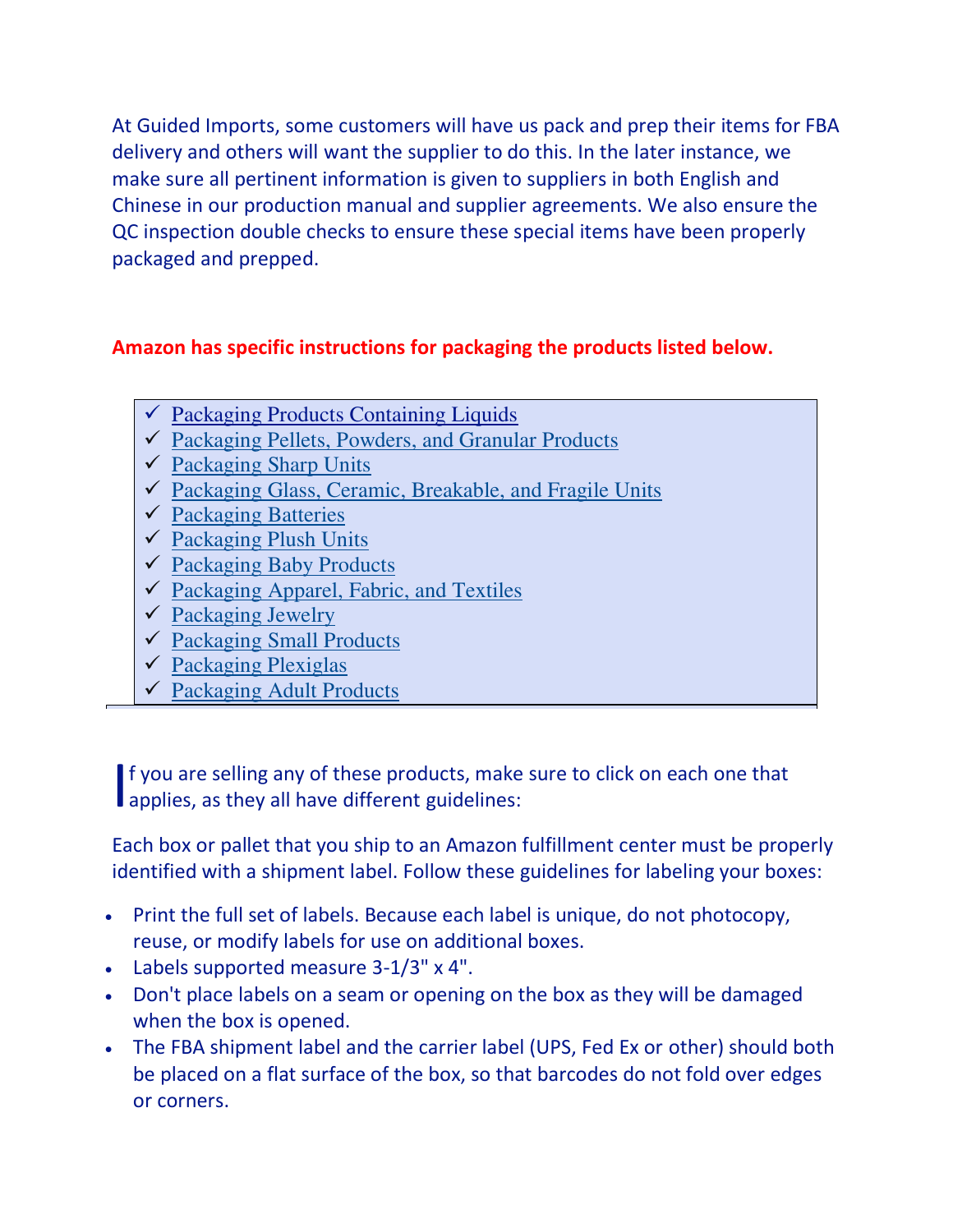- Both labels must remain uncovered so that they are scannable and readable.
- Each box you include in the shipment must have its own FBA shipment label printed from your Shipping Queue in Seller Central.
- Each pallet you send needs four labels, one in the top center of each side.
- If you are shipping multiple case-packs in a master carton, apply the unique shipping label on the master carton you are using for shipping products to Amazon fulfillment centers. You do not need to apply the unique shipping labels to the individual case packs inside the master carton.

# **HELPFUL GUIDES & VIDEOS HERE**

**You can create a shipment in Seller Central by following this guide. You can print shipment labels within the Shipping Queue. Many clients have found the following instructional video helpful when trying to decipher all of Amazon's shipping and labeling requirements.** 

# **Side Note: Unexpected Additional Costs Due to Required Shipment Split**

I alluded to it earlier, but another situation to think about that doesn't fit into any of the categories we are covering, is the possible added costs of having your products split into multiple shipments and sent to various Amazon warehouses. This is something they routinely do, and come July 2017, they will be doing it with more frequency—more on that later.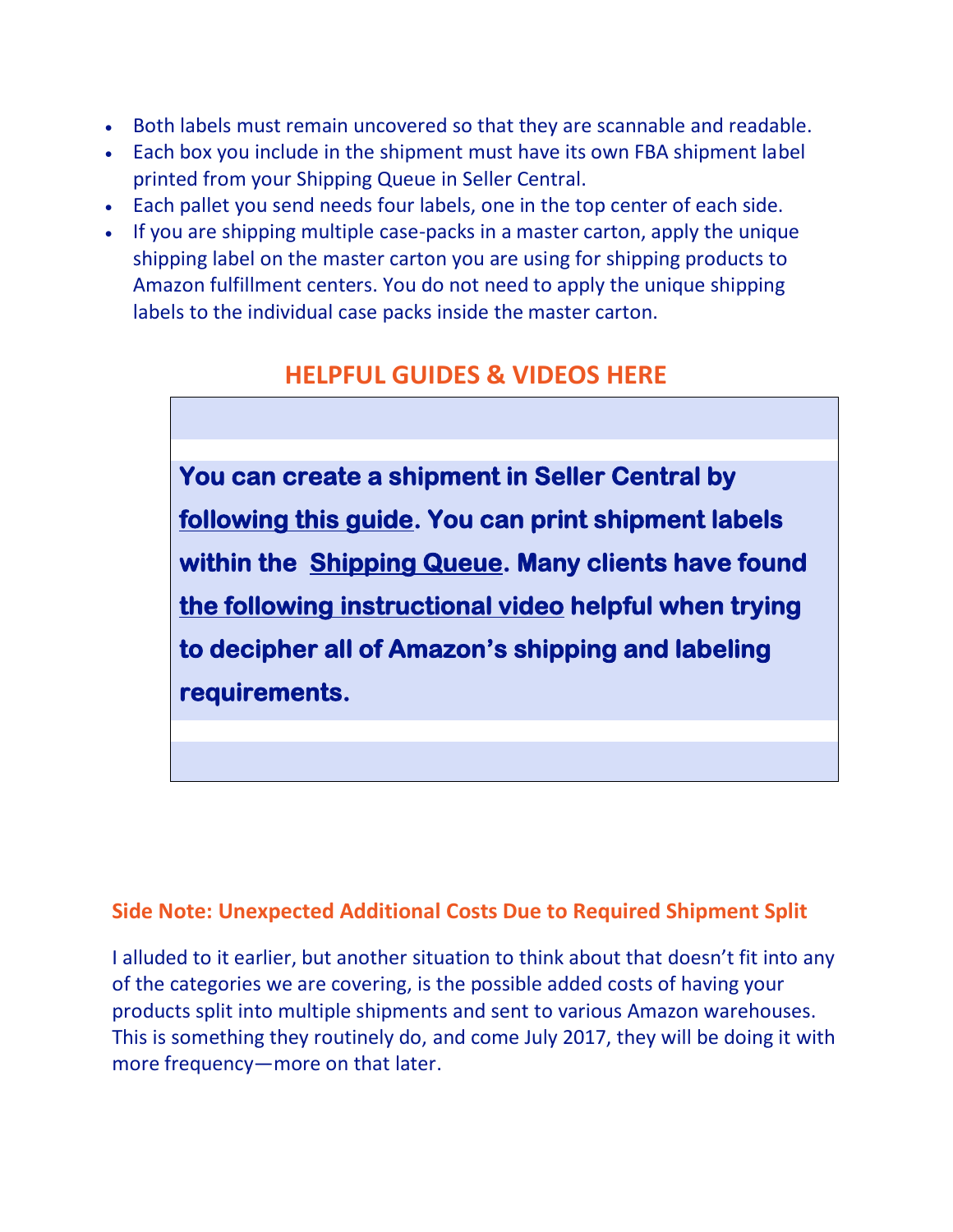This topic needs to be addressed because it can potentially affect every shipping option covered in this guide. It can also diminish your margin and impact your bottom line, so we will cover it now.

Once you create the shipment in Seller Central, Amazon will tell you to which warehouse you're supposed to ship your goods. Sometimes they will require that you split your cargo into multiple shipments, each one going to a different Amazon warehouse. When this happens, they usually require up to 3 different shipments, but never more than that.

Nevertheless, this is minor annoyance typically adds more work and more cost to your shipping expense.

**Case in point:** Let's look at an example that shows how much more expensive it can be to ship 3 boxes, instead of one. For this example, we're going to assume you're shipping these from Ningbo, China to 3 different Amazon warehouses (TX, VA, and KY) The top pallet is a shipment that would go to just one Amazon warehouse (TX); the ideal situation (and is an option you can choose, more on that later)



1 Box Shipment @ 75 lbs Total Weight =  $75$  lbs



3 Box Shipment @ 25 lbs ea: Total Weight = 75 lbs

*Each of the 3 boxes: 20x20x20 inches the one BIG box is 50x50x50 inches*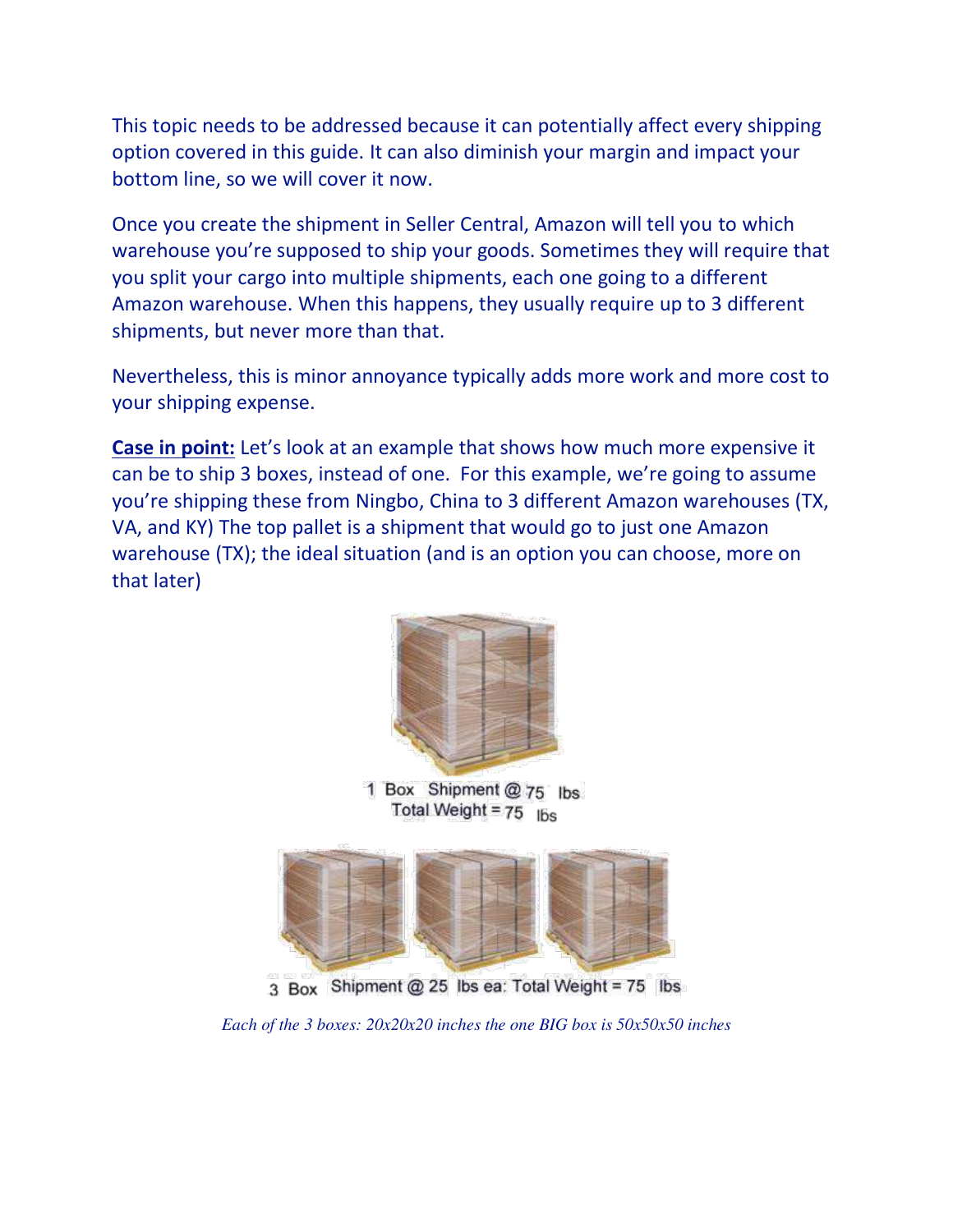### **Now, let's look at the freight quotes for each of these 4 shipments.**

The screenshot below is the quote for shipping the one larger shipment from Ningbo, China to Amazon's Dallas, TX distribution center. As you can see, the \$563.75 quote is for 3-5 day express shipment.

I also checked out sea freight and it was more expensive for this size shipment. There's a cutoff point where sea freight becomes more economical. You can read all about it in an upcoming guide or post to the Guided Import's website.

| <b>87 Results</b>                                            | Sort by Recommended Cheapest Quickest              |                                 |
|--------------------------------------------------------------|----------------------------------------------------|---------------------------------|
| <b>COLLEGE</b><br>\$56375                                    | Seller: Primorus Worldwide                         | Reviews <b>fighterial</b>       |
| Est. 3 - 5 Days<br><b>BOOK</b><br>What charges are included? | 7<br>Express 315012 Ningbo, CN > 75201 Dallas, TX, |                                 |
| <b><i>O</i></b> Valid until<br>May 8, 2017<br>Remarks [1]    |                                                    | Customs brokerage<br>O Imprimer |

*One big 75 lbs. Box to Amazon's warehouse in Dallas*

*Below we find the first of three shipments that we need to send to Amazon since they asked us to split our shipment. The air express quote is for \$281.12 from Ningbo to Amazon's Virginia warehouse.*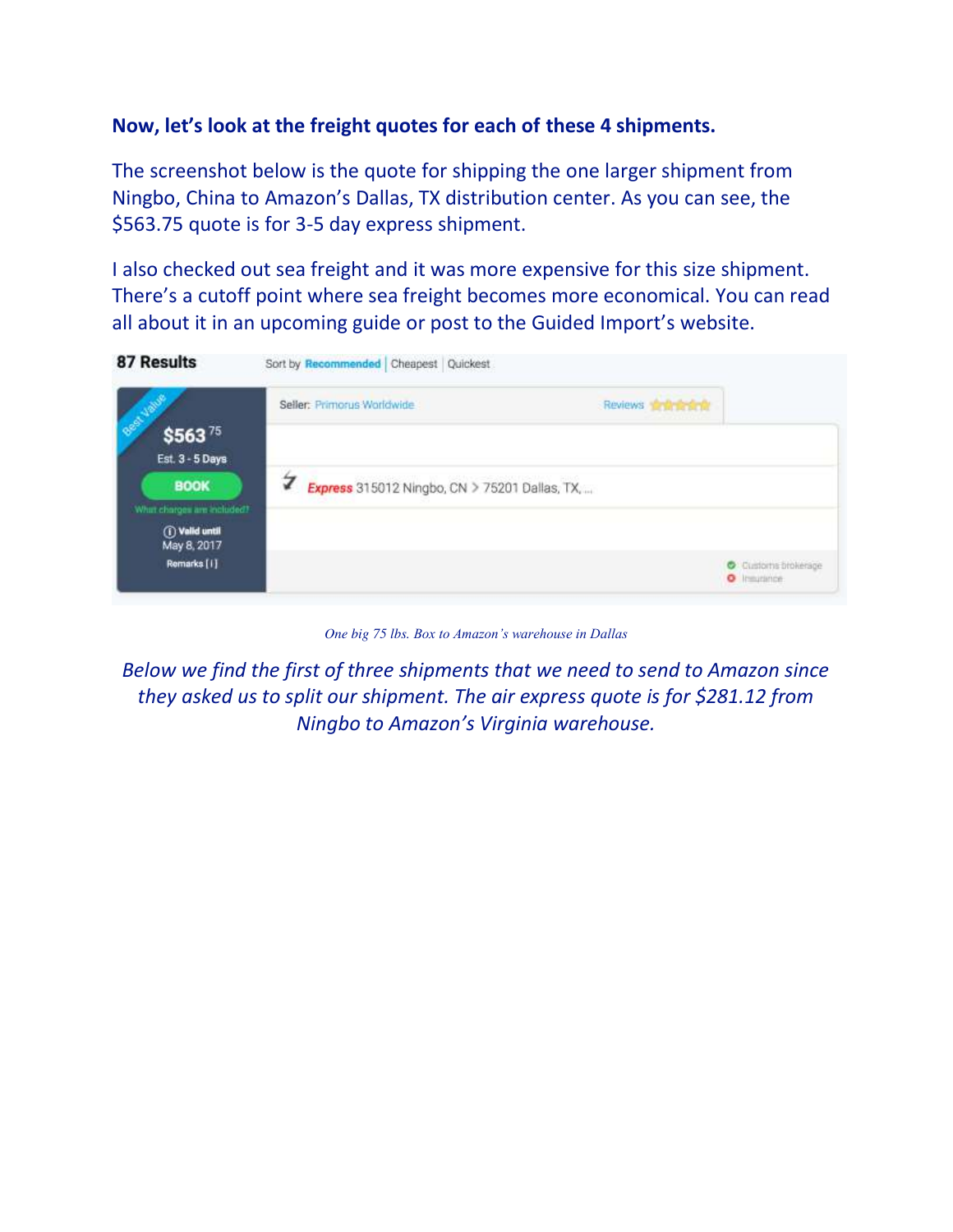

*One of three 25 lbs. shipments. This goes to the VA warehous*

Below is the 2<sup>nd</sup> of three shipments. This one is headed to their Dallas warehouse and will cost \$281.12.

|                                              | Seller: Global Forwarding Enterprises LLC     | Reviews written at |                                          |
|----------------------------------------------|-----------------------------------------------|--------------------|------------------------------------------|
| <b>COLLEGE</b><br>\$28112<br>Est. 3 - 5 Days |                                               |                    |                                          |
| <b>BOOK</b><br>What charges are included?    | Express 315012 Ningbo, CN > 75201 Dallas, TX, |                    |                                          |
| <b><i>O</i></b> Valid until<br>Apr 29, 2017  |                                               |                    |                                          |
| Remarks [1]                                  |                                               |                    | Customs brokerings<br><b>O</b> Insurance |

*Two of three 25 lbs. shipments. This goes to the TX warehouse* 

Below if the last of the three shipments we had to send out. This one is on its way to Amazon's gorgeous fulfillment center in Hebron, KY and costs a familiar \$281.12.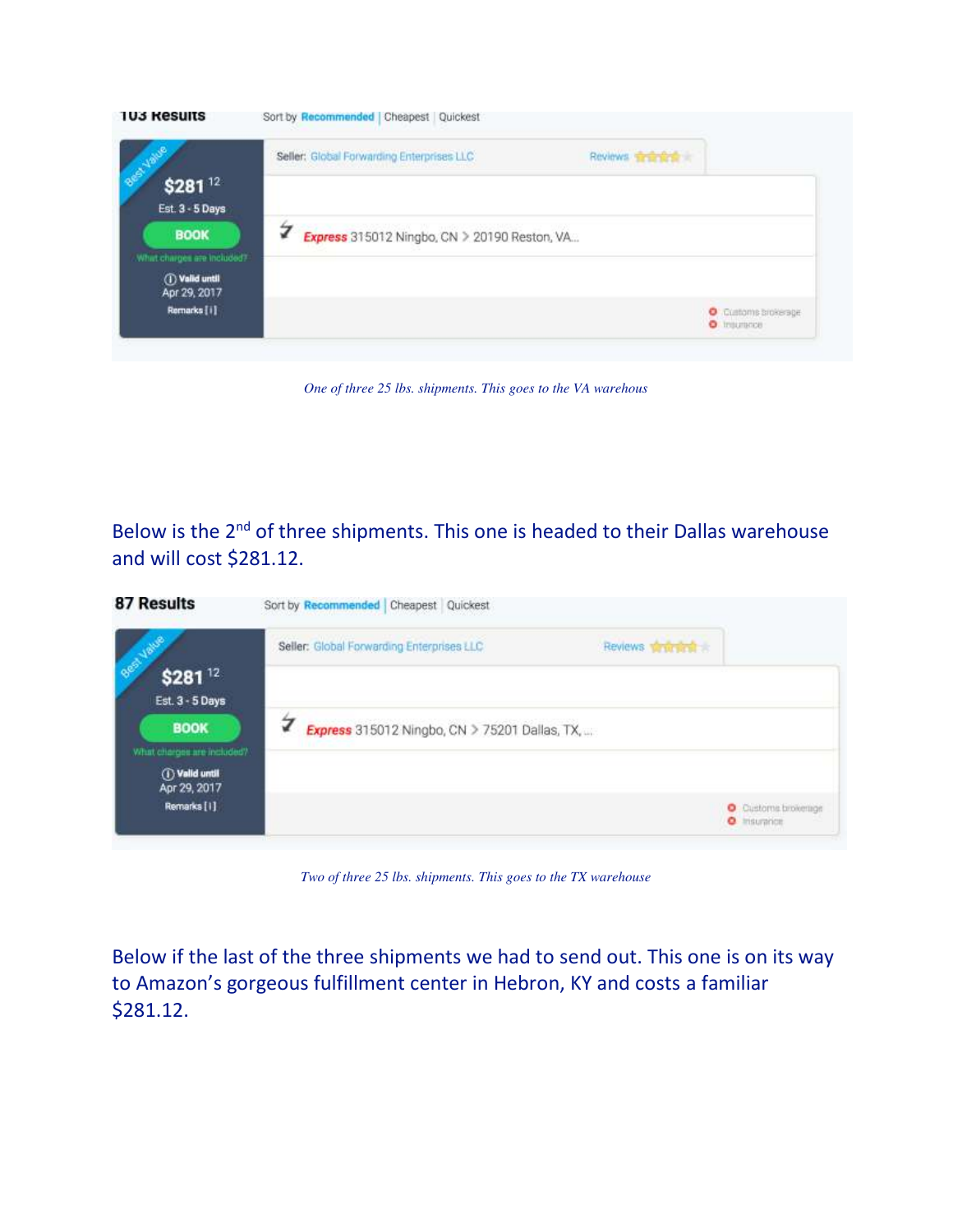

*Last of the three 25 lbs. shipments. This goes to the KY warehouse*

Ok, let's look at the comparison between the one 75 lbs. shipment and the three 25 lbs. shipments:

Cost for the one 75 lbs. shipment to Amazon - **\$563.75.**

Cost of the three 25 lbs. shipments to Amazon - **\$843.36** 

Cost savings of shipping to just one warehouse - **\$279.61** 



As you can see, you would save a significant amount of money by shipping to only one warehouse. And the kicker is Amazon defaults your account to accepting these multiple shipments. You can change this by going into your Seller Central (SC) account, clicking on your **Settings** and then clicking **Fulfillment by Amazon** as shown below.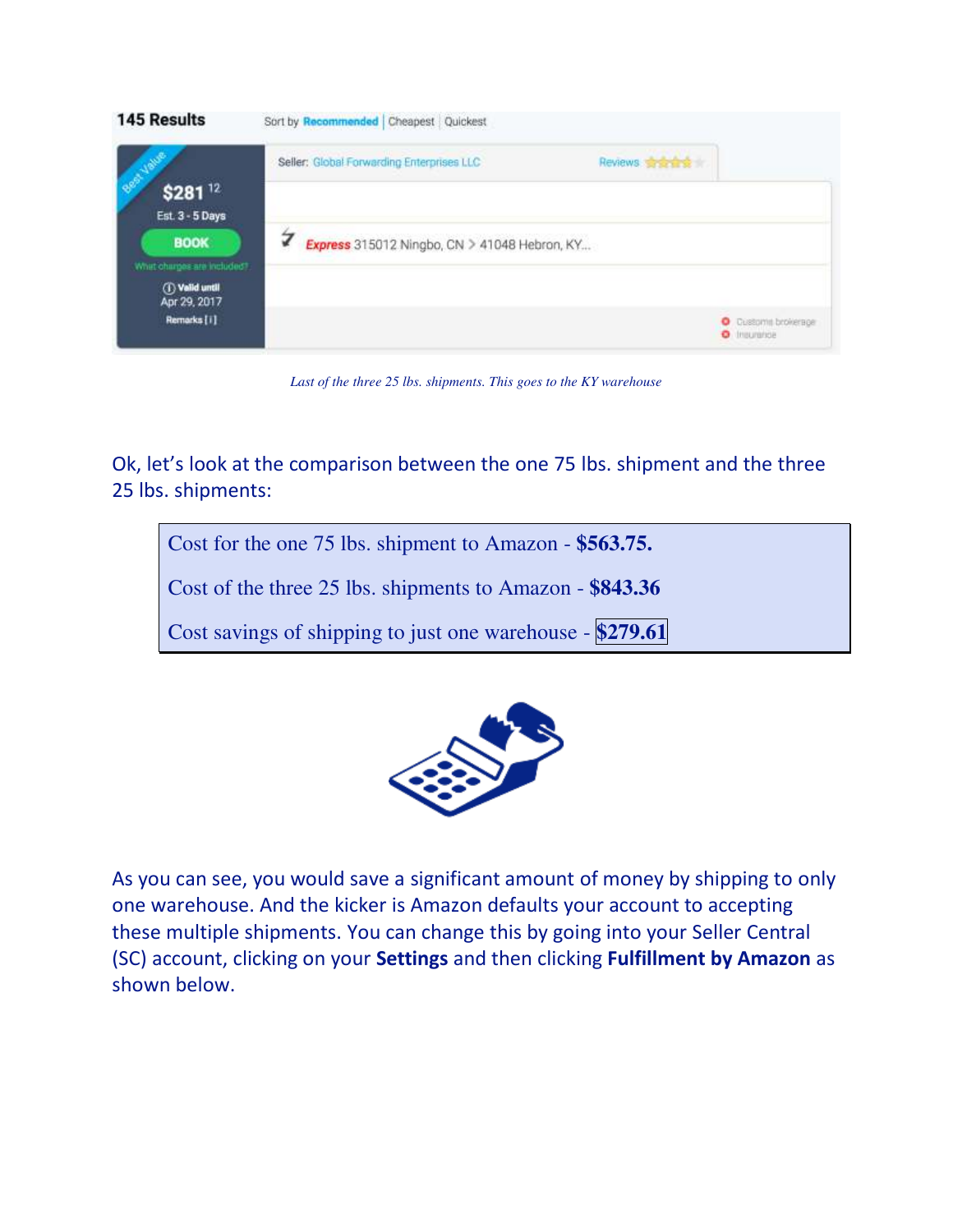#### **Fulfillment by Amazon Settings**

| <b>Optional Services</b>                                                                                                                                                                                                                                                                       |                                                   | Edit           |
|------------------------------------------------------------------------------------------------------------------------------------------------------------------------------------------------------------------------------------------------------------------------------------------------|---------------------------------------------------|----------------|
| <b>MWS Label Service:</b><br><b>Learn more</b>                                                                                                                                                                                                                                                 | Enabled                                           |                |
| Web Services - Default Labeling Preference: I will label my items                                                                                                                                                                                                                              |                                                   |                |
| Default - Who Preps?:<br><b>Learn</b> more                                                                                                                                                                                                                                                     | Merchant                                          |                |
| Default - Who Labels?:<br><b>Learn more</b>                                                                                                                                                                                                                                                    | Merchant                                          | click to edit. |
| <b>Inbound Settings</b>                                                                                                                                                                                                                                                                        |                                                   | <b>Edit</b>    |
| <b>Inventory Placement Option:</b><br><b>Learn more</b>                                                                                                                                                                                                                                        | Distributed Inventory Placement (default setting) |                |
| <b>Show Restricted Items Warning:</b><br>Learn more                                                                                                                                                                                                                                            | Enabled                                           |                |
| Show Listing Approval Warnings:<br><b>Learn more</b>                                                                                                                                                                                                                                           | Enabled                                           |                |
| 2D Barcodes for Box Content Information:<br><b>Learn more</b><br>THE REPORT OF REPORT OF THE REPORT OF THE REPORT OF THE REPORT OF THE REPORT OF THE REPORT OF THE REPORT OF THE REPORT OF THE REPORT OF THE REPORT OF THE REPORT OF THE REPORT OF THE REPORT OF THE REPORT OF THE REPORT OF T | Disabled                                          |                |
| <b>Repackaging Settings</b>                                                                                                                                                                                                                                                                    |                                                   | Edit           |

*Click the Edit button to make the change.* 

Here you want to look in the **Inbound Settings** block and change the **Inventory Placement Option** as shown below.

| <b>Inventory Placement Option:</b><br><b>Learn more</b>    | Distributed Inventory Placement (default setting)<br>Amazon will determine the distribution of your inventory among one or more fulfilment centers during the shipment creation<br>process. This may include multiple shipments for individual seller SKUs. Learn more |
|------------------------------------------------------------|------------------------------------------------------------------------------------------------------------------------------------------------------------------------------------------------------------------------------------------------------------------------|
|                                                            | <b>Inventory Placement Service</b><br>All quantities of a single seller SKU will be assigned to a single fulfillment center determined by Amazon during the shipment<br>creation process. A per-unit service fee applies. Learn more                                   |
| click to change                                            | By selecting this option, you acknowledge that your use of this service is subject to the Inventory Racement Service Terms and<br>Conditions .<br>30 : 100 : 100 : 100 : 100 : 100 : 100 : 100 : 100 : 100 : 100 : 100 : 100 : 100 : 100 : 100 : 100 : 100 : 100       |
| <b>Show Restricted Items Warning:</b><br><b>Learn more</b> | Enable<br>Disable                                                                                                                                                                                                                                                      |
| Show Listing Approval Warnings:<br><b>Learn more</b>       | Enable<br>Disable                                                                                                                                                                                                                                                      |
| 2D Barcodes for Box Content Information:<br>Learn more     | Enable                                                                                                                                                                                                                                                                 |

*Choose Inventory Placement Service* 

Now you have officially chosen to sign up for the Inventory Placement Service and send all your inventory to a **single** fulfillment center. When the shipment arrives at the fulfillment center, it is then split up by Amazon employees and sent to different fulfillment centers for you. A per-item service fee applies for this service which we will cover soon.

**Be advised:** *Effective July 19, 2017, Amazon will increase how often you are asked to send items to multiple destinations when creating your shipping plan. For each shipping plan, you may choose to follow Amazon's guidance or use the Inventory Placement Service, which gives you the option to ship to fewer destinations. A per-*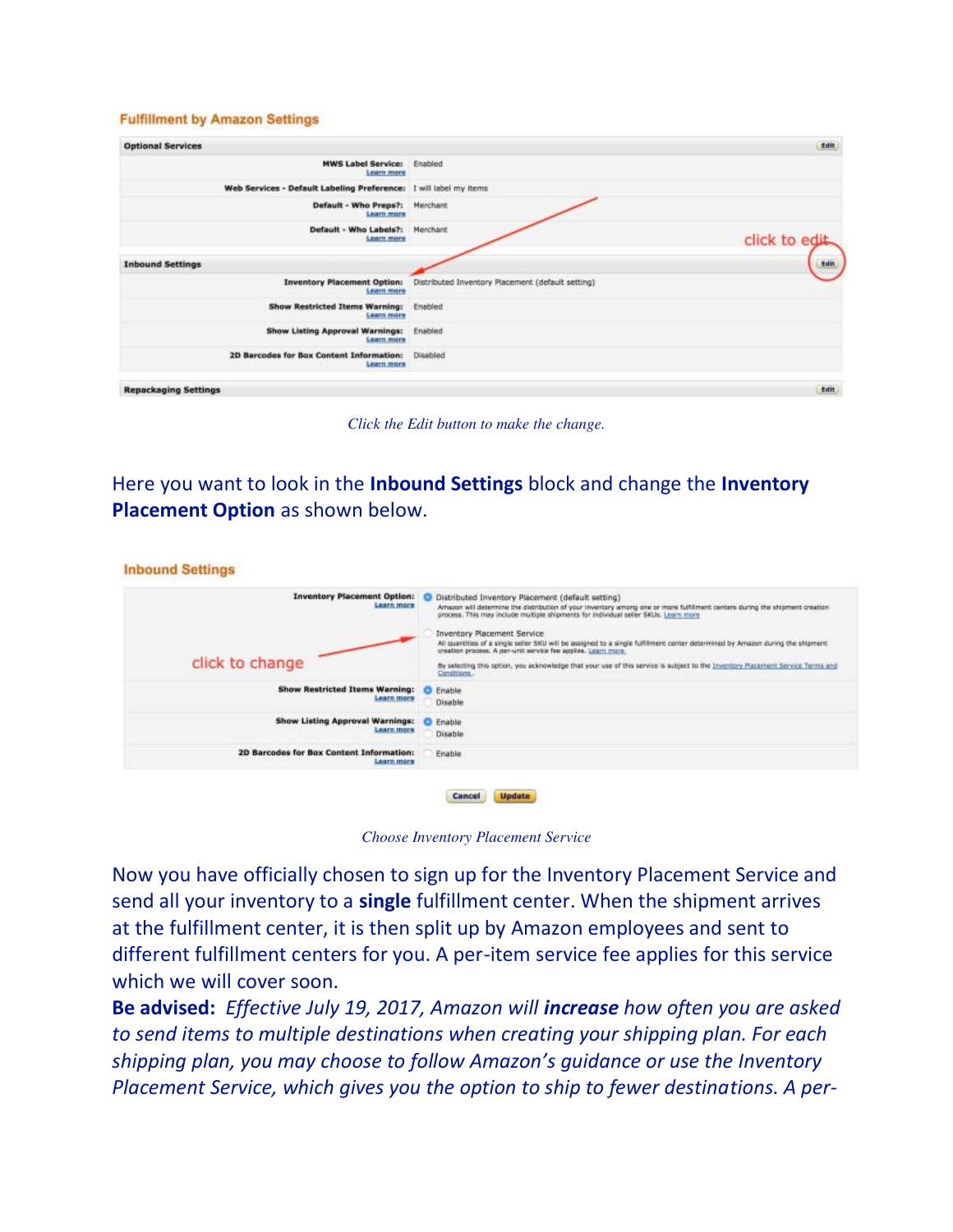### *item service fee applies when you use the Inventory Placement Service. The fee depends upon the number of destinations you choose.*

This announcement from Amazon shouldn't come as a shock. They regularly adjust their fees for just about every service they provide sellers. If you're wondering what the new fee structure looks like, I've posted it below. You'll notice that the fees will depend on how many locations Amazon **was** going to assign your shipment. And then how many locations you choose to ship to.

Confusing, I know. But in comparison to the current fee structure, this new policy will actually provide you a price break in certain circumstances. Still, it doesn't make up for the fact that Amazon will be asking sellers to split their shipments more often than they previously did.

Here's an example: If you create your shipment in SC and find out that Amazon wants you to send your shipment to 3 different warehouses, your fee to reduce that number will depend on if you choose to reduce that number to two, or have it sent to just one warehouse.

| <b>Inventory Placement Service fees (standard-size)</b> |                                               |                                            |                                            |  |
|---------------------------------------------------------|-----------------------------------------------|--------------------------------------------|--------------------------------------------|--|
| <b>Prior to July 19, 2017</b>                           |                                               |                                            |                                            |  |
| \$0.30 + \$0.10/lb. above the first 2 lb.               |                                               |                                            |                                            |  |
| Effective July 19, 2017                                 |                                               |                                            |                                            |  |
| Amazon-recommended shipment destinations                | Selected shipment destinations (per-item fee) |                                            |                                            |  |
|                                                         | Three                                         | Two                                        | One                                        |  |
| Three                                                   | Free                                          | $$0.10 + $0.10$ /lb. above the first 2 lb. | $$0.30 + $0.10$ /lb. above the first 2 lb. |  |
| Two                                                     | Free                                          |                                            | \$0.20 + \$0.10/lb. above the first 2 lb.  |  |
| One                                                     | Free                                          |                                            |                                            |  |

#### **Take a look:**

Looking at the image above, the first column titled **Amazon-recommended shipment destinations**, has the words: **Three**, **Two** and **One**. This is how many different locations Amazon recommends for your shipment. The next column heading, **Selected shipment destinations** (per-item fee), is sub-divided into 3 columns, one for each number of locations to which YOU chose to send your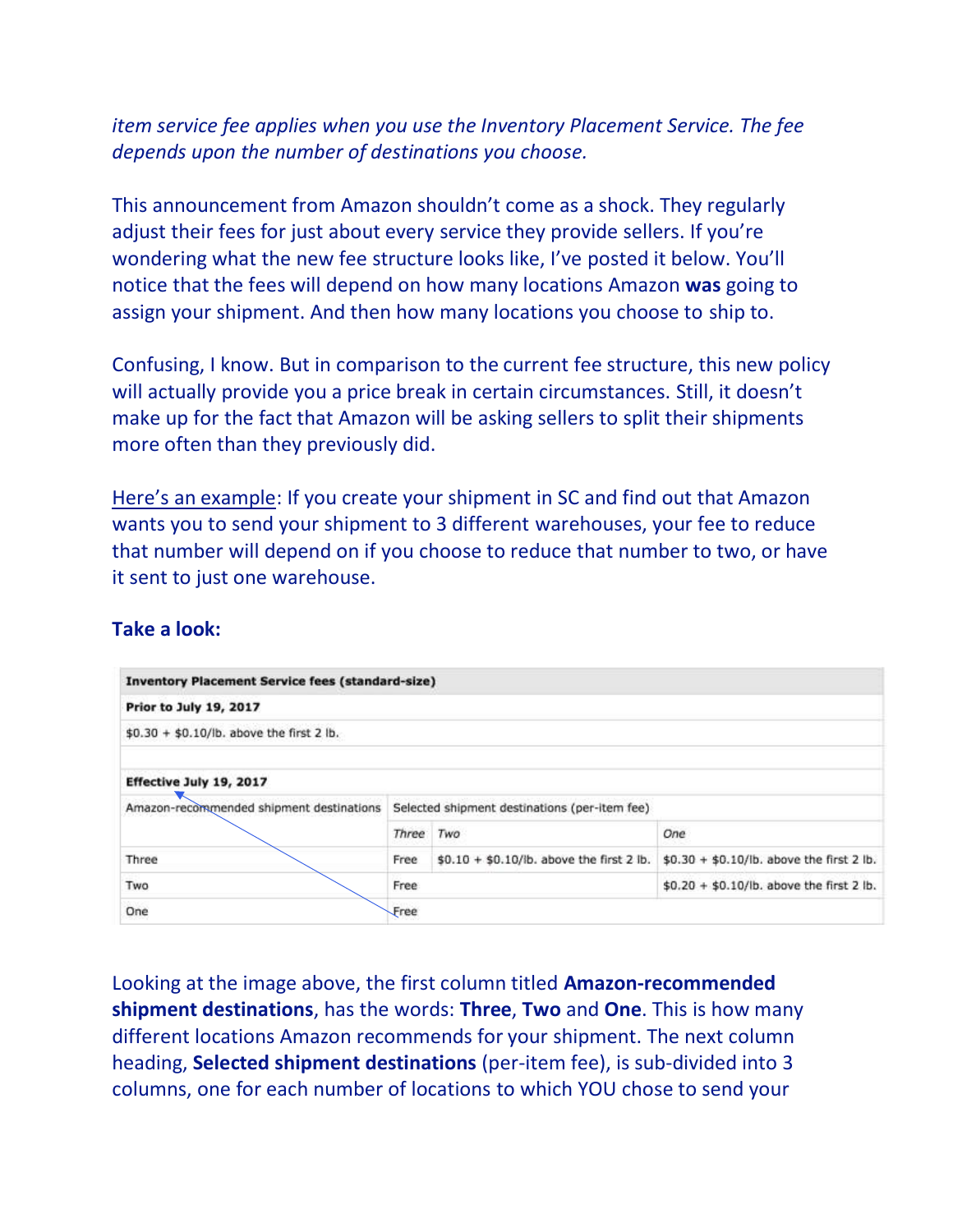shipment.

So, let's say Amazon recommends to ship your order to TX, KY, and VA. That's 3 locations. But instead, you choose to send it to just the TX location. So, per the chart, you will pay a per-item fee of 30 cents  $+$  10 cents per pound above the first 2 pounds. If you had chosen instead to send it to two locations, say TX and KY, then you would get a price break: 10 cents per item plus 10 cents per pound above the first 2 pounds. Clear as mud? Great!

The point of this section is to show you that unexpected things can, and do, pop up that you may not have factored into your product's landed cost calculations. That, and to alert you that soon Amazon will be asking sellers to split their shipments more often.



# **Finally! The Various Methods of Shipping Your Products to Amazon's Fulfillment Centers**

You can send your goods to an Amazon fulfillment center using any of the 4<br>Ways I described at the start of this guide. As a refresher, they are: ways I described at the start of this guide. As a refresher, they are:

- 1. Have your supplier ship it direct to Amazon
- 2. Have a Freight Forwarder ship it Amazon
- 3. Have an alternate  $3<sup>rd</sup>$  party ship it Amazon
- 4. You can have the supplier ship it to YOU

We will cover each method in detail as well as list the Pro's and Con's.

# **Shipping to Amazon Direct from Your Supplier in Asia**

This is a popular method for newer sellers, as it's the easiest and sometimes doesn't require coordination with additional vendors. Many factories have a doesn't require coordination with additional vendors. Many factories have a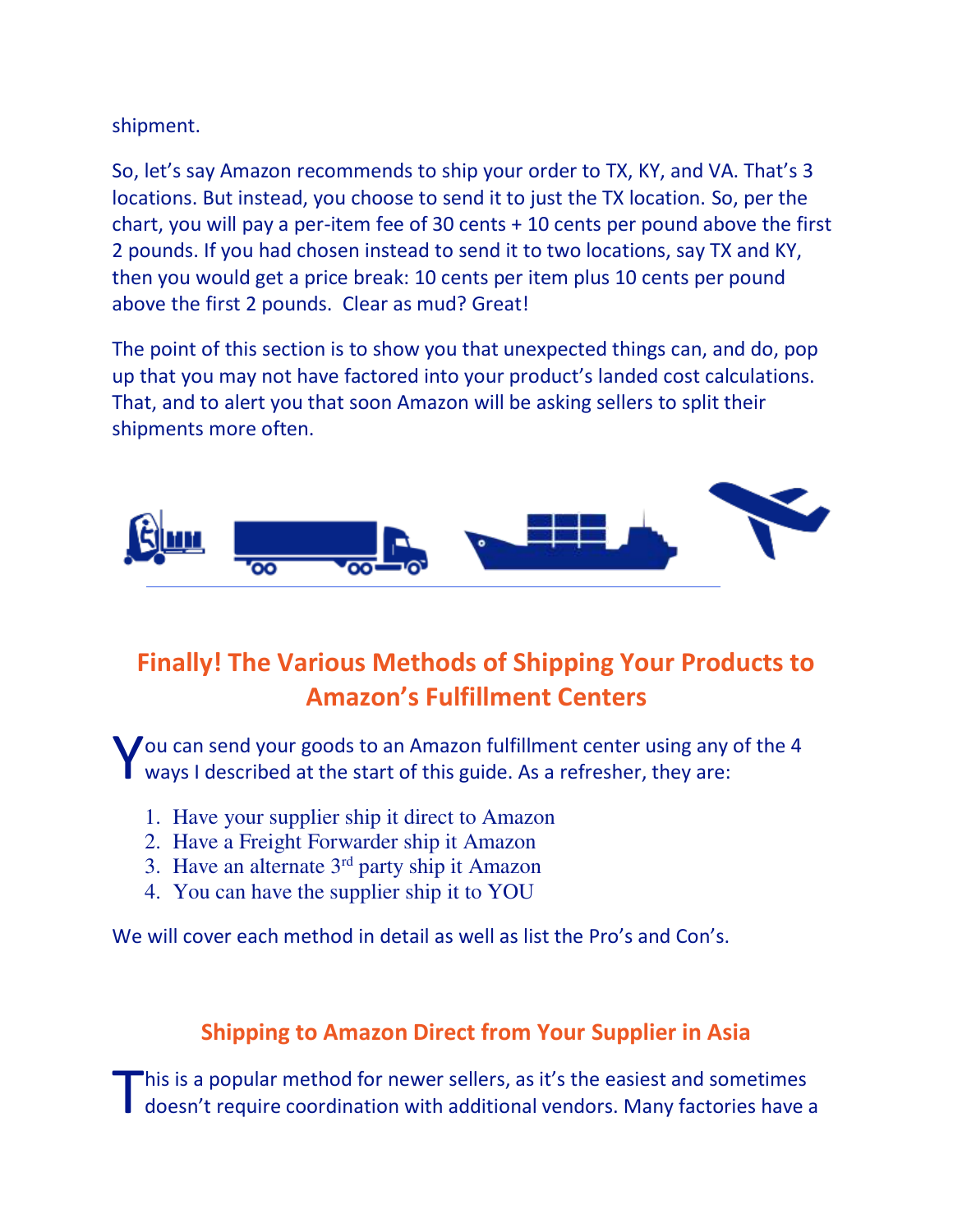preferred freight forwarder and they are usually happy to let you use them. They're happy because now they get to upcharge you for shipping!

After being in China for a decade, I've seen more disasters and horror stories come about as a result of allowing your supplier to ship direct to Amazon. Almost all experienced sellers, and certainly all legitimate businesses will opt to contract with their own freight forwarder, rather than have the supplier ship direct.

### **Here are a few reasons why having your supplier ship your products directly to Amazon's warehouse can be a bad idea:**

• Many sellers who ship direct from their supplier to Amazon neglect to have a Quality Control (QC) Inspection performed on their goods. Why? Because their supplier told them they would do a great job with their in-house inspection. This is where it almost always goes off the rails. Do you honestly think that the supplier, who has a vested interest in completing the sale of all the products they just manufactured will tell you if the products are of poor quality? Or weren't made to spec? Or had inferior components swapped in **after** a better-quality sample was approved by you? NO! You'll hear about it from your customers when they start writing scathing 1 star reviews and destroy your business before it even starts. Therefore, if for some odd reason you decide to ship direct from your supplier, you MUST hire a 3<sup>rd</sup> part QC Inspection company.



*Hire a 3rd Party Inspection Service* 

- o There are multiple types of QC inspections that you can order. We recommend a During Production (DUPRO) inspection for any supplier you're using for the first time. Then follow that up with one of the available post-production QC inspections. You can learn more about the [various types of QC inspections in a previous post we authored](http://guidedimports.com/a-simple-guide-to-the-4-types-of-factory-inspections-and-when-to-use-them/)  [here.](http://guidedimports.com/a-simple-guide-to-the-4-types-of-factory-inspections-and-when-to-use-them/)
- o Even if you provide your supplier with a thorough QC checklist, which is always a good idea anyway, you shouldn't trust the supplier to make unbiased assessments of the quality of your products. Here at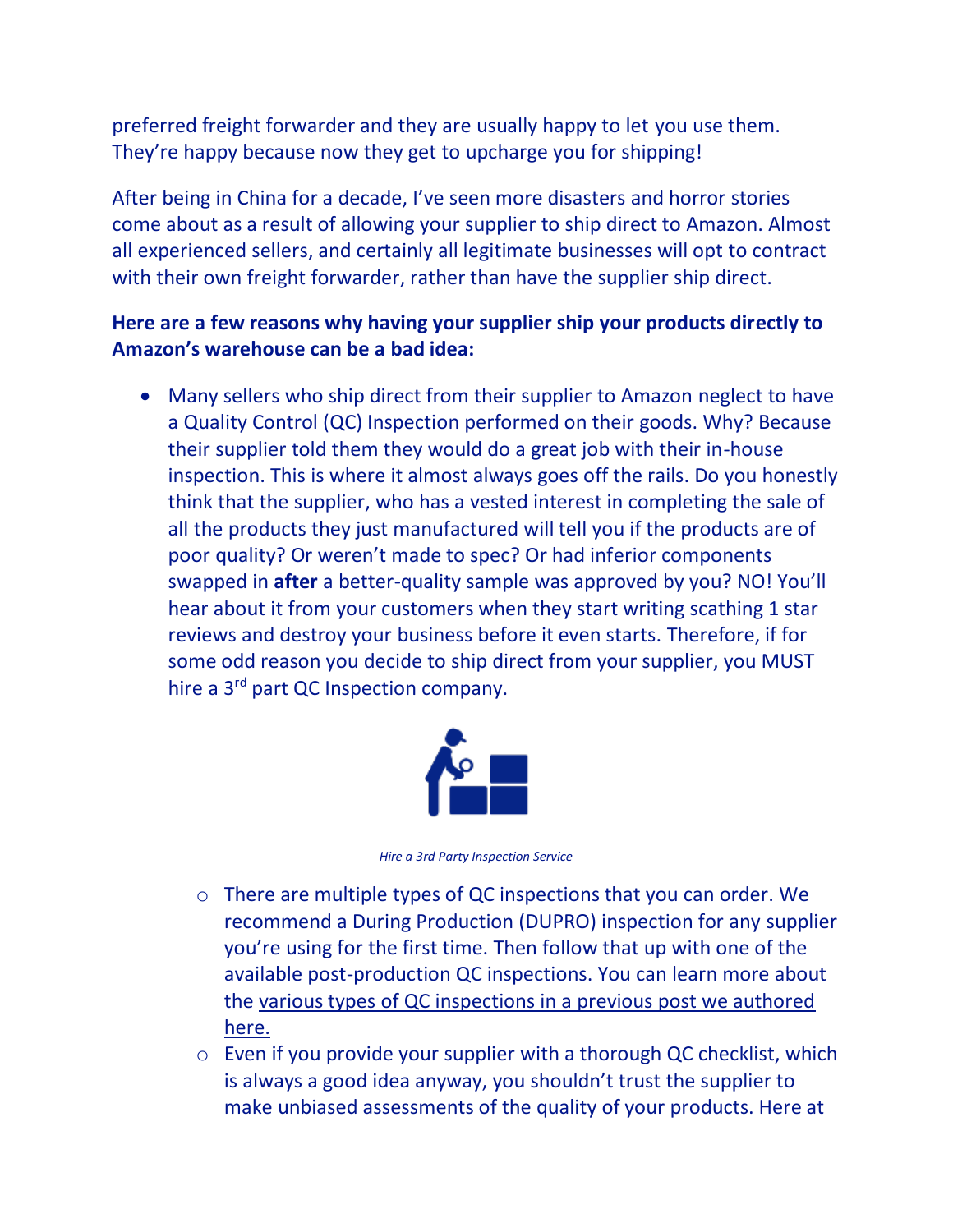Guided Imports we've arranged over a thousand QC inspections and I'm still surprised at how routinely Chinese suppliers will make easy mistakes. If you take one thing away from this entire guide, it should be to always, always, always [enlist the services of a 3](http://guidedimports.com/qc-inspection-service/)<sup>rd</sup> part QC [inspection company.](http://guidedimports.com/qc-inspection-service/) 

# **Another negative aspect of having your supplier ship your products directly to Amazon is a big one, and it's getting more common every day.**

• Once you have your supplier label, prep, and barcode your products, and then you email him the Amazon carton labels**, they now know your exact supply chain, sales platform, and product packaging.** 

Previously, this wasn't an issue, but in 2016 Amazon started to allow Chinese suppliers to sell direct via their FBA platform. Not only that, Amazon just held a HUGE conference in China teaching them how to effectively do exactly this. They had about 1,800 suppliers show up. [pause for dramatic effect] See where I'm going with this?

 The last thing you want to do is give your supplier a roadmap for success with your product, because the chances are better than average that they will start selling your product with a different logo and undercut you in a way that makes is very hard to compete. Your sales will suffer and you'll either need to significantly ramp up your marketing and listing optimization efforts, or lower the price to stay competitive. When this happens, and your supplier sells the same item against you, it becomes a race to the bottom. And that is a race the factory will ALWAYS win.



Another critical thing to keep in mind when having your supplier ship direct to Amazon is logistics. Since you're not using a 3<sup>rd</sup> party freight company, you need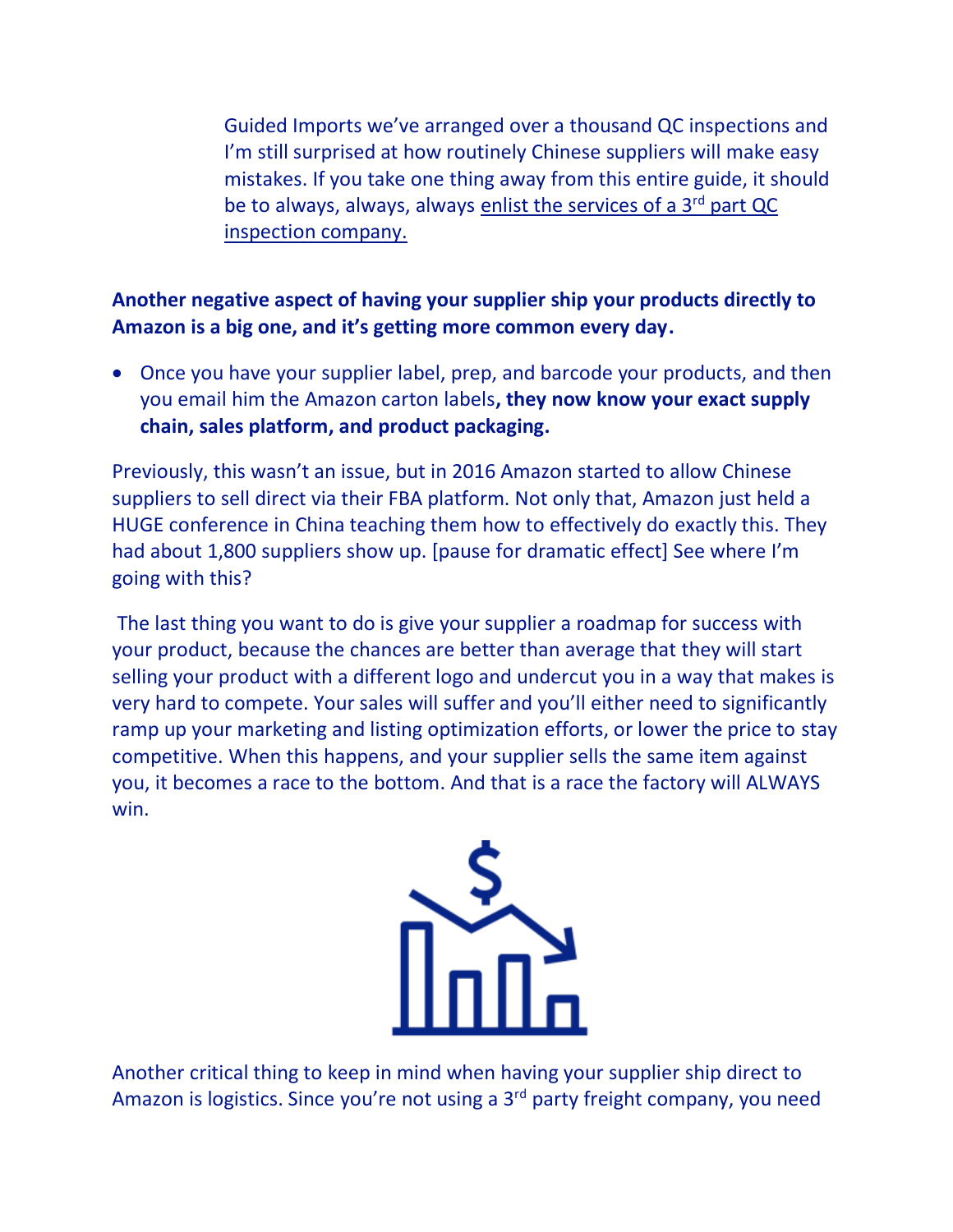to ensure that all logistics and customs paperwork is in order.

### **Here are a few things you'll want to keep top of mind:**

You must be listed as the **Importer of Record (IOR)**. Amazon will not act as your IOR and will likely refuse delivery altogether. Being listed as IOR means you're responsible for ensuring the imported goods comply with all Federal and local laws and regulations

When importing into the U.S. you must arrange for all freight, customs clearance, and duties paid up to Amazon's receipt of your packages and ensure you fill out and file a completed duty entry and associated documents. You must also pay the assessed import duties and other taxes on those goods.

Amazon **will not** be responsible for or collect any duties, taxes or shipping costs associated with FBA inventory. All shipments are required to use Delivered Duty Paid (DDP), or sometimes referred to as "Free Domicile." **TIP**: Be sure your shipping terms to the Amazon fulfillment center are marked as DDP. You can still buy the product FOB or EXW from your supplier and ship from China, just ensure they're delivered to Amazon as DDP. If your goods show up to Amazon with any shipping charges or taxes/duties unpaid, even \$1, they will be refused entry and you will be up a creek without a paddle.

However, an Amazon fulfillment center may be listed as the "deliver to" party on your shipping documentation as long as you are listed as the IOR. Here are some examples of how this should appear on the shipping documentation:

| <b>Example 1:</b> | Amazon.com.kydc<br>[Seller Legal Name] c/o FBA<br><b>1850 Mercer Drive</b><br>Lexington, KY 40511 USA |  |
|-------------------|-------------------------------------------------------------------------------------------------------|--|
| <b>Example 2:</b> | Amazon.com.dedc<br>[Seller Legal Name] c/o FBA<br>500 McCarthy<br>Lewisberry, PA 17339 USA            |  |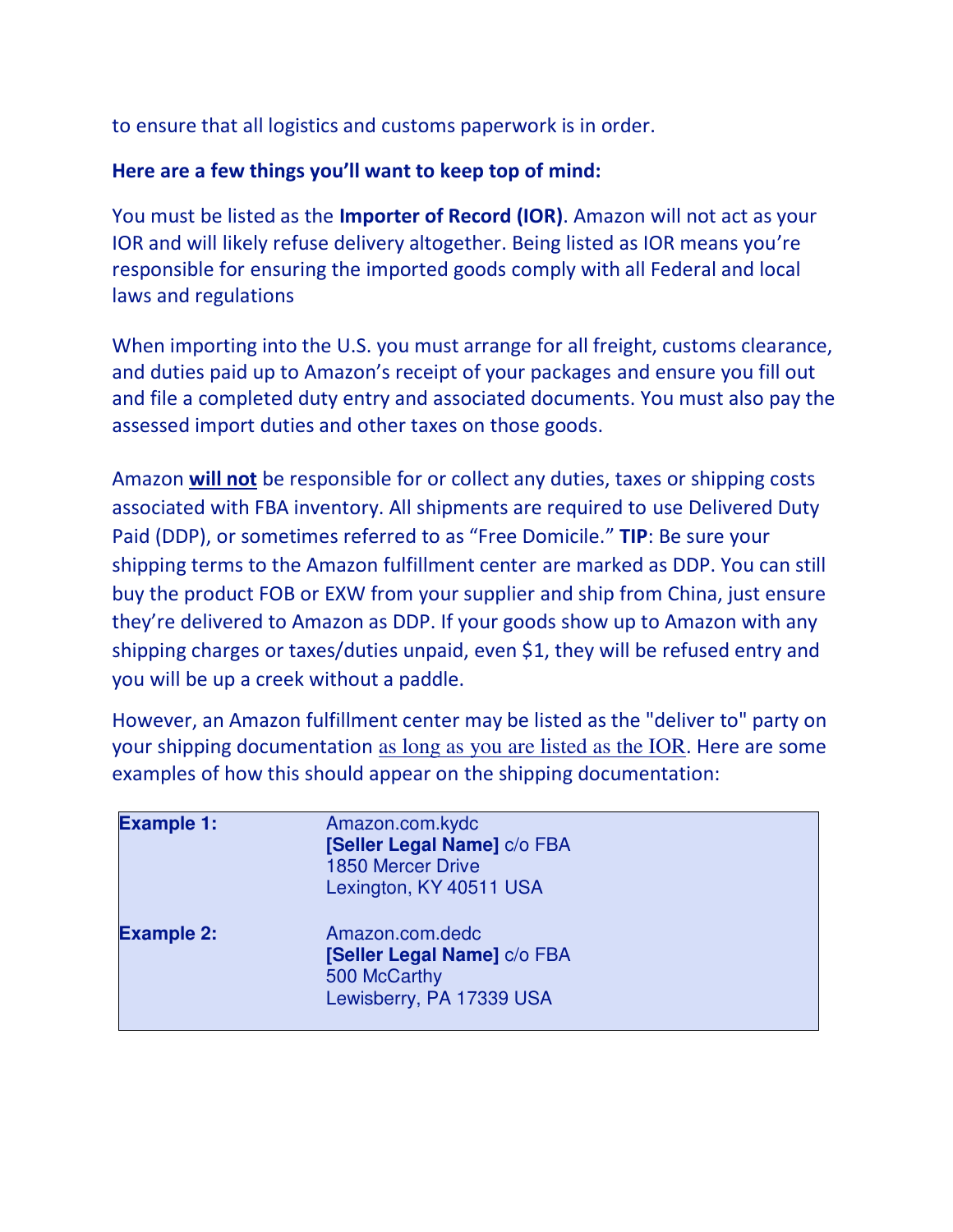While Amazon will not act as the IOR, they may be listed as the Ultimate Consignee on your shipping documentation only if the name of the Amazon entity is followed by "**in care of FBA**."

If you list Amazon as the Ultimate Consignee, your customs broker must contact Amazon at [sellerimports@amazon.com](mailto:sellerimports@amazon.com) **in advance of shipping any inventory** to obtain the EIN or Tax ID # required for customs clearance.

To schedule a delivery appointment, download the [FBA Booking Form,](https://images-na.ssl-images-amazon.com/images/G/01/fba-help/FBABookingForm_US.xls) fill it out and e-mail it to your carrier. Most of the shipment information is found in the Summary of the shipping workflow. You must also have your carrier create an account and log into our [Carrier Appointment Request Portal](http://transportation.amazon.com/) and supply them with a copy of the [User Manual for Carriers.](https://images-na.ssl-images-amazon.com/images/G/01/fba-help/User_Manual_for_Carriers.pdf) Amazon's fulfillment centers will usually respond to your carrier within 24 hours to determine the best delivery time.



# **Compliance Requirements – A Critical but Overlooked Requirement**

Another critical step in the process of importing your goods from Asia into the US/Amazon is making sure your product meets all federal and local regulations and compliance guidelines and safety certifications.

If you miss this step, there's a good chance your goods will not clear US customs. It is the responsibility of the seller to research all rules, regulations, and compliance requirements prior to shipping their goods. In fact, you'll want to get into the habit of having this step completed before you even start the manufacturing process.

This is an area where many sellers struggle for several reasons. First, they erroneously assume the supplier will be familiar with any regulations and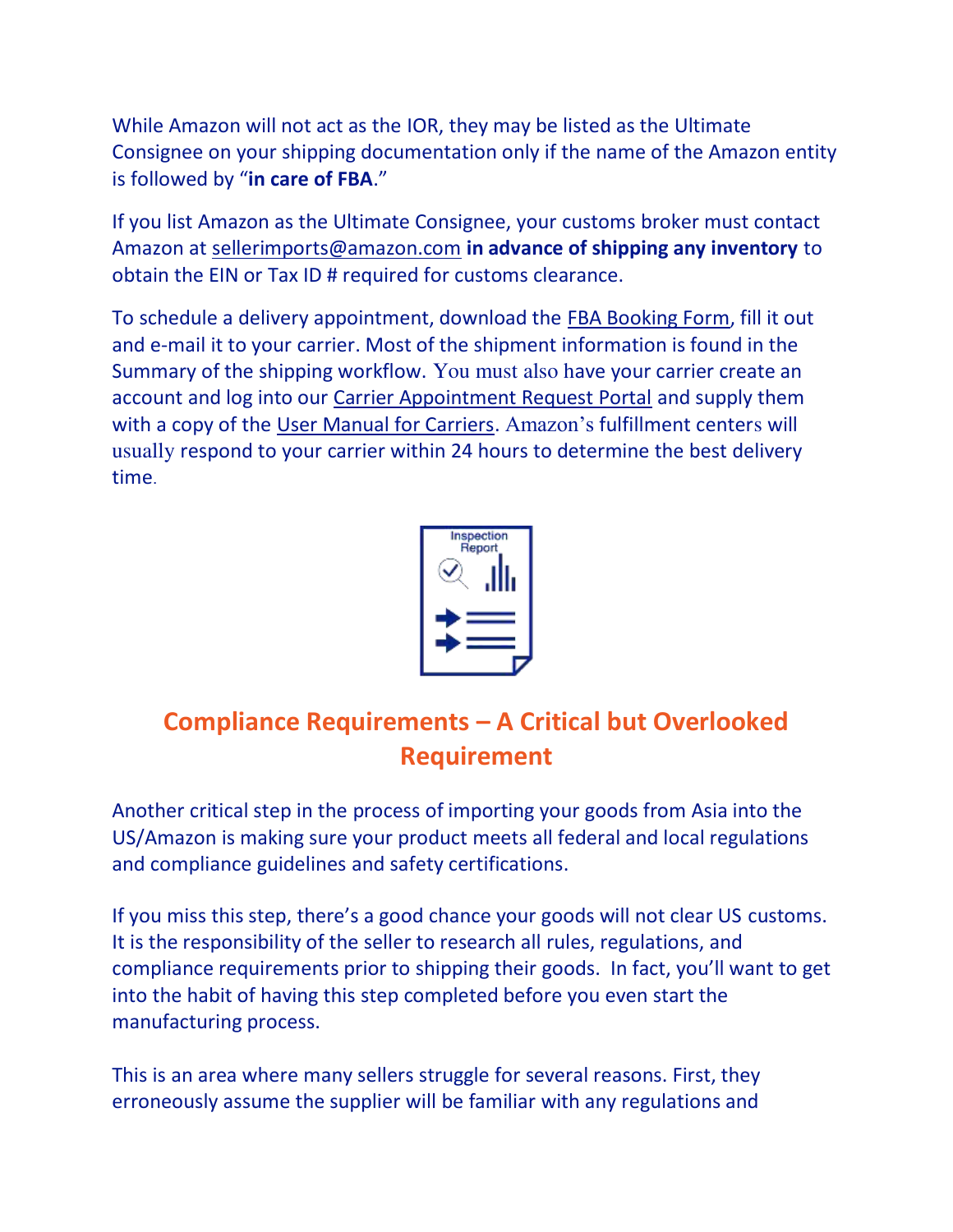compliance protocols regarding their products. I would advise against this. Strongly. Suppliers are likely producing goods for dozens of countries and can't be expected to keep current on all the dynamic rules regarding products entering those countries.

If you're dealing with a very specialized factory, for example they manufacture drones, there's a fair chance they may be knowledgeable about its compliance and regulation standards. After all, this is the only product they make and part of their sales pitch is to tout the compliance of said product in your country of import. They likely have all their certifications for the United States, such as GE, FCC, UL, and RoHS. But be sure to ask them if they import to the US before you even consider buying the product. In fact, you should make this one of the first things you ask any supplier when evaluating any product. If they don't currently import a product into the US with some regularity and volume, then you're likely going to run into trouble in the long run due to missing or incorrect compliance certifications or safety protocols.

It is beyond the scope of this guide to delve deeper into this area. Suffice it to say that compliance certifications and all the federal, state, and local regulations are the responsibility of the seller. You need to put in the time to research this step or risk having your goods seized, or worse, slipping them by and getting sued later by a customer who suffered an injury because your product didn't have the proper testing or compliance certification.

We have seen countless sellers neglect this step and run into trouble during customs or after they've already started selling the product. Curiously, the most overlooked certification is that of products that come into contact with water or food. You need to obtain certification from the FDA for virtually all products that contact drinking water or food. And often times that certification is expensive. Over the years, we've seen many sellers fined by multiple agencies for selling cookware, water bottles, and other food-related products that didn't have the required testing or certification.

### **A few of the more common compliance certifications needed for various products:**

• [CPSIA](https://www.cpsc.gov/Regulations-Laws--Standards/Statutes/The-Consumer-Product-Safety-Improvement-Act/) – The Consumer Product Safety Improvement Act. This is more of a framework for regulations and applies to many products, especially toys.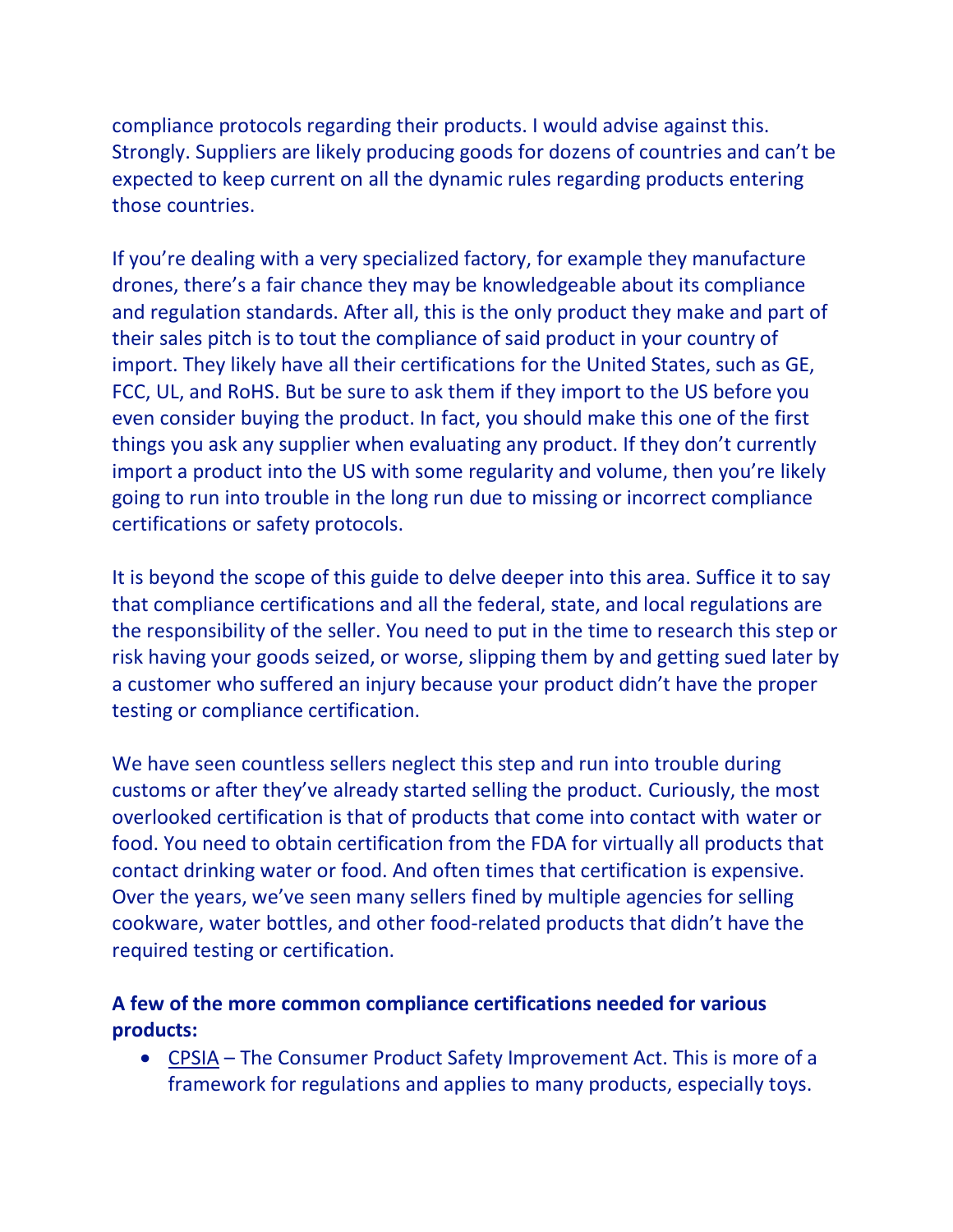- [FDA](https://www.fda.gov/Food/GuidanceRegulation/RetailFoodProtection/FoodCode/ucm374275.htm)  Food and Drug Administration. Extensive regulations with varying degrees of control over any and all products that come in contact with food.
- [FFA:](https://www.cpsc.gov/regulations-laws--standards/statutes/flammable-fabrics-act) The Flammable Fabrics Act (FFA) sets requirements for fabric flammability. The FFA also requires American importers to issue product certificates, along with other documents.
- [FCC:](https://www.fcc.gov/) The Federal Commission of Communications (FCC) regulates all electronic communication devices sold in the United States. Most FCC regulated products must comply with the [applicable labelling requirements.](http://www.chinaimportal.com/blog/product-labeling-regulations-us-eu-australia/)
- [UL:](http://www.ul.com/marks/ul-listing-and-classification-marks/promotion-and-advertising-guidelines/specific-guidelines-and-rules/) UL is a certification company that certifies electrical products per various standards. It is NOT required, but highly recommended.

Regardless of the certification required, be sure to ask your supplier if they have the necessary certifications. As I mentioned before, do not rely on them, but many times they are a good place to start since they will be versed on the more popular certifications.

**Word of warning**: Chinese suppliers are notorious for fake certifications and test reports. So, when they send pictures, or even show you the documents in person, keep this in mind. The only way to find out if they are authentic is to ask the issuing company (i.e. [SGS a](http://www.sgsgroup.com.hk/)nd [TUV\)](http://www.tuv.com/en/greater_china/home.jsp) to verify the validity of the product. In some industries, especially consumer electronics, fake product certificates are actually more common than authentic certificates.

#### **When in Doubt, Test the Products**

Having your products tested before delivery is a veteran move and likely one of the best investments you can make for your business. There are several companies in China & Hong Kong that can test your products according to a your required standards. Depending on the product and the certification, you can expect to pay between a couple hundred and a few thousand. Again, if this is an important product for your business, it's a good idea to get it lab tested.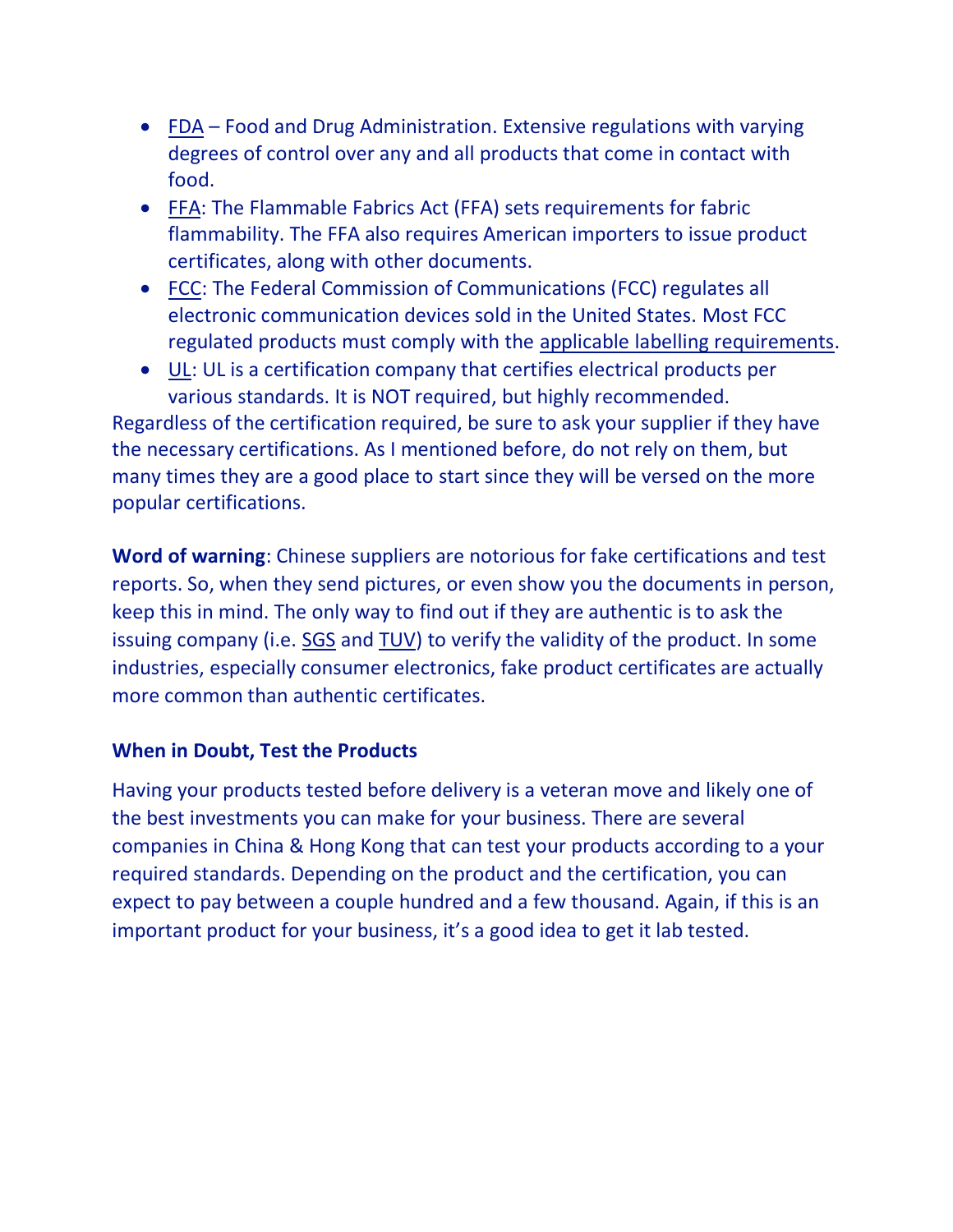**I'll wrap this section up with a word of caution:** spend some time researching this important requirement before you even start to negotiate with the factory regarding your potential product. It could save your business.



As you can see, there are a lot of steps involved when it comes to actually importing your goods into the United States and arranging delivery to Amazon. That is why having your supplier ship direct to Amazon is risky at best, and disastrous at worst.

The good news is that any legitimate freight forwarder can handle all of this for you. (*Shameless plug incoming*) If you use Guided imports for your sourcing or [shipping needs](http://guidedimports.com/freight-forwarding/), we also handle all of this for you so you don't have to worry about it. While most freight companies will handle the customs process for you, be sure to ask and check if they require any documents outside of the usual Letter of Authority, or Power of Attorney, as some 3PLs refer to it. You'll need to fill out this authorization form each time you use a new freight forwarder as it authorizes them to act on your behalf and clear the shipment through Customs.

If the shipping service does not provide customs clearance services, then it is up to you to contact a Customs Broker to handle the process. I would recommend avoiding this additional step and finding a freight company that will handle the entire process, from origin to destination, or door-to-door.

After reading that you may be asking yourself, why in the world do sellers choose to have their goods shipped direct from their factory to Amazon? Because on the surface it appears to be the easiest method, especially if the supplier can handle all of the shipping and customs. But in China, as experienced sellers know, just like **higher price = quality** here, the **easier route = more danger**. The other reason that this happens is if the seller is in a critical time crunch and every day counts. If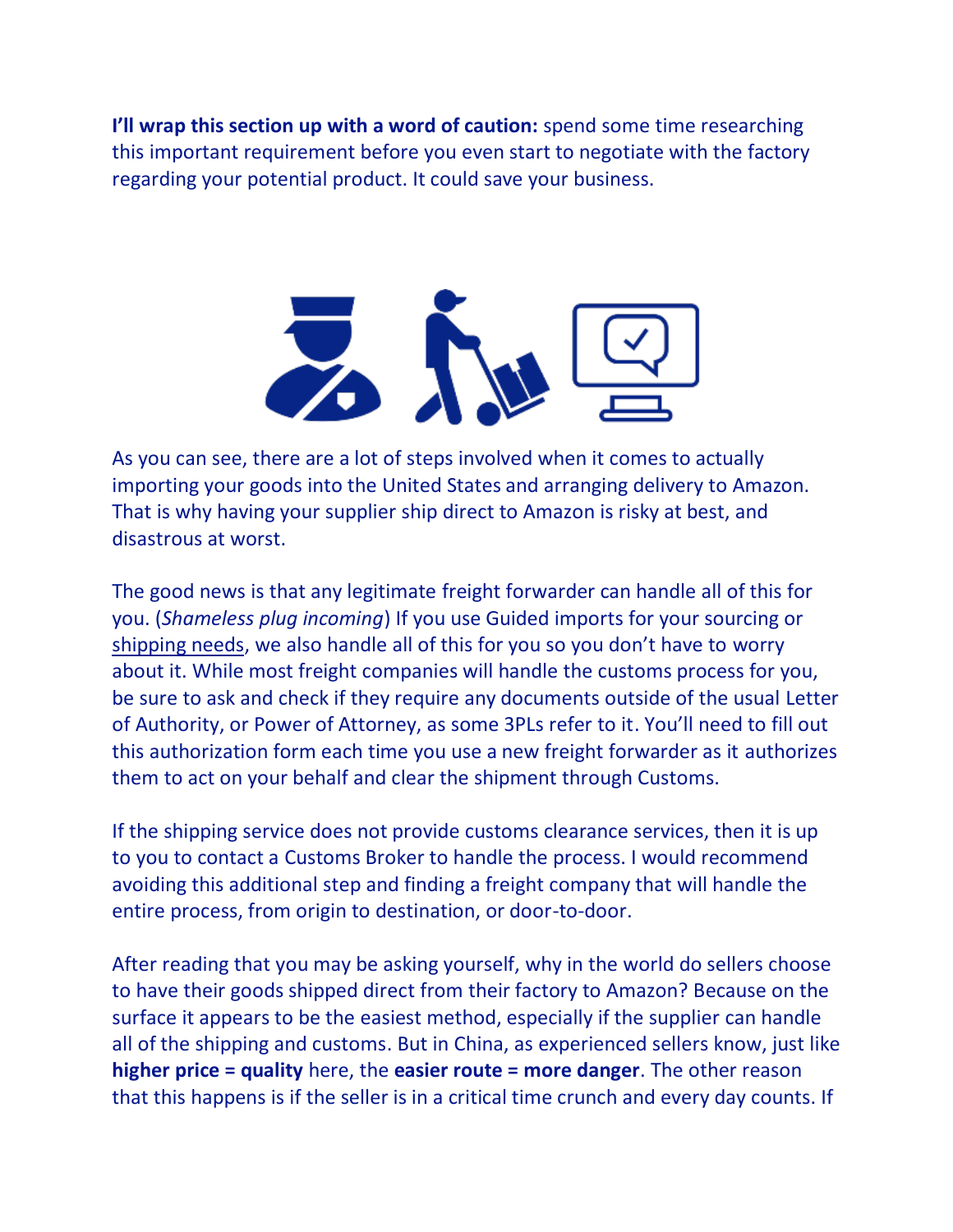they absolutely need their product delivered as soon as possible, they will often have the supplier ship it direct. Again, if this is the case it's even more reason to contract with a 3rd party QC company to inspect your products during production (especially if it's your first run) AND before they ship.

Aside from the issue of the supplier potentially stealing your "secrets", and the fact that you need to trust they will correctly handle all the above shipping and receiving requirements from Amazon, there's nothing wrong with shipping direct from your supplier IF you use a 3rd party QC inspection company to ensure your production is up to spec. And IF you're supplier uses a quality freighting partner that is familiar with the plethora of Amazon's receiving eccentricities. But the sellers I'm talking about are the ones that rely on the in-house QC of the supplier and have blind faith that they will confirm the quality of their own products.



We have a group of advisors for Guided Imports that serve as sort of a council, or cabinet, and offer their wisdom and advice. This wisdom is based off their combined industry experience of over 70 years between the three of them. One was a former Director of Global Sourcing for Amazon and worked directly with Jeff Bezos, the other 2 are C level executives in multinational import/export companies. You would be absolutely astounded at the similarities we all have with our "bad" experiences. China is the "Wild West" of manufacturing. The laws in the USA and the rest of the Western world rarely apply here. The culture here in China is an integral part of business. And all of us have had nightmare scenarios happen to us, and to people we know, friends, clients, etc. I can tell you unequivocally, that if you do business in China long enough, you will join the "nightmare" club. It's just a part of doing business here. But you can minimize, or at the very least, delay you chances of joining this club if you listen to the advice of those who have done this before.

I can think of at least a dozen examples in the past 6 months of people who used this method (direct from supplier to Amazon with no  $3<sup>rd</sup>$  part QC) that ended up calling us in panic mode, begging us to help them, or give them a name of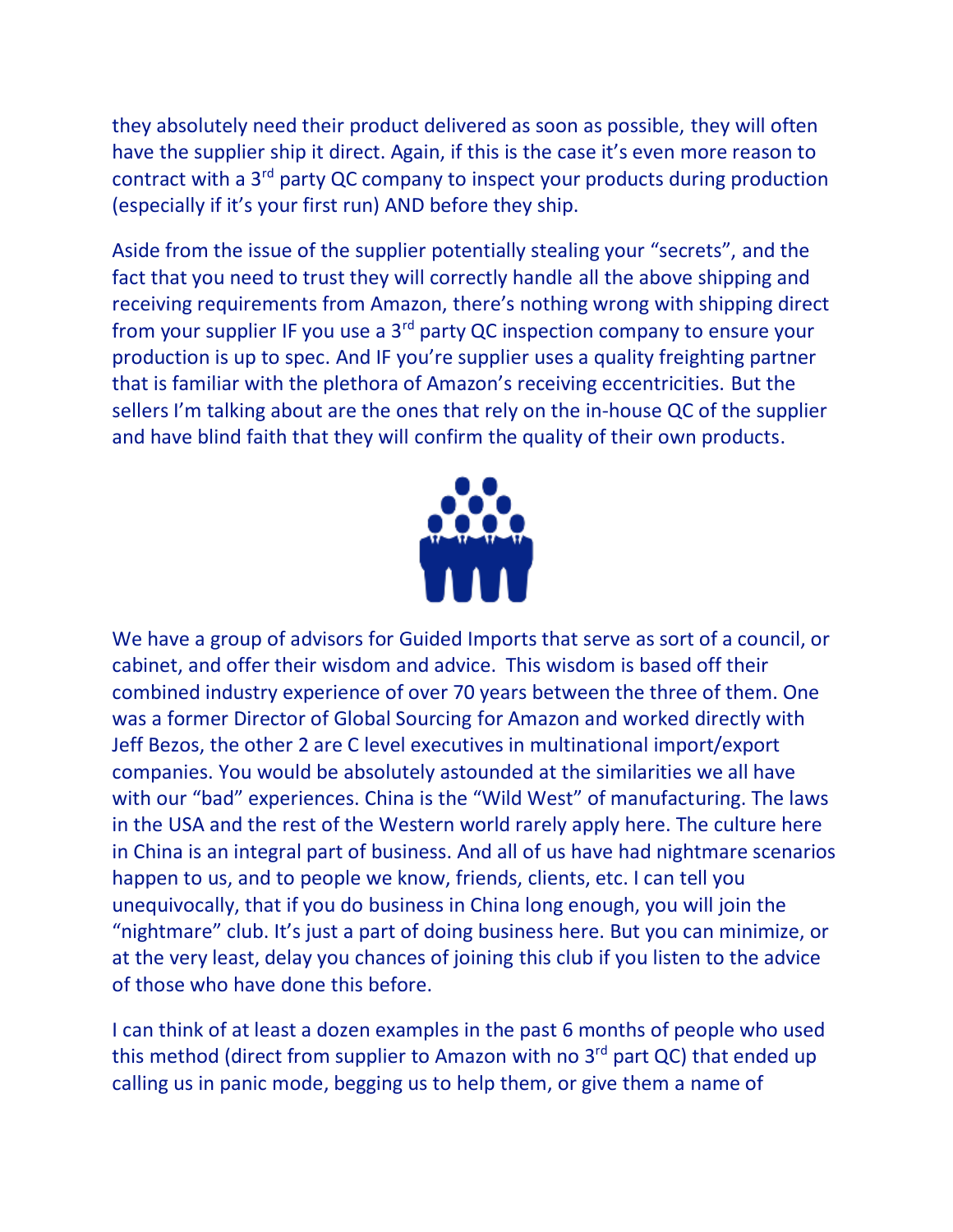somebody that could help them out of the situation in which they put themselves. Everything from incorrect labels and packaging mix ups to the supplier swapping in low quality components and rusted products; we've seen just about everything. And they all have one thing in common: the client didn't listen to the expert in the room.

One mistake in production can mean the difference between a very profitable quarter and bankruptcy. One day I'll write a book detailing all the unbelievable, outlandish, and crazy things I've seen here in China, but for now just trust the experts whose business it is to help customers succeed in China. **/end rant.** 



# **Shipping Your Products from Your Supplier to Your House Then to Amazon**

This method is far more secure and makes much more sense than shipping direct from your supplier to Amazon. This way you get to personally inspect and label all your products and thus keep your information away from the prying eyes of your supplier. The chance that they will end up selling against you on Amazon is highly unlikely.

Remember, Chinese factories are great at manufacturing, but more clueless than you can imagine regarding ecommerce. They've had the ability to sell online for as long as Amazon, Shopify, and the rest of them have existed. The main reason they didn't is because they didn't know how. Combine that with the fact that it would require adding an entirely new department, or at a minimum more people, to handle the sales and marketing side and they were very content to be the manufacturer of goods and not the seller.

That has changed.

In fact, there are no less than 5 companies whose entire business model is approaching Chinese factories and offering to set up an Amazon/Shopify sales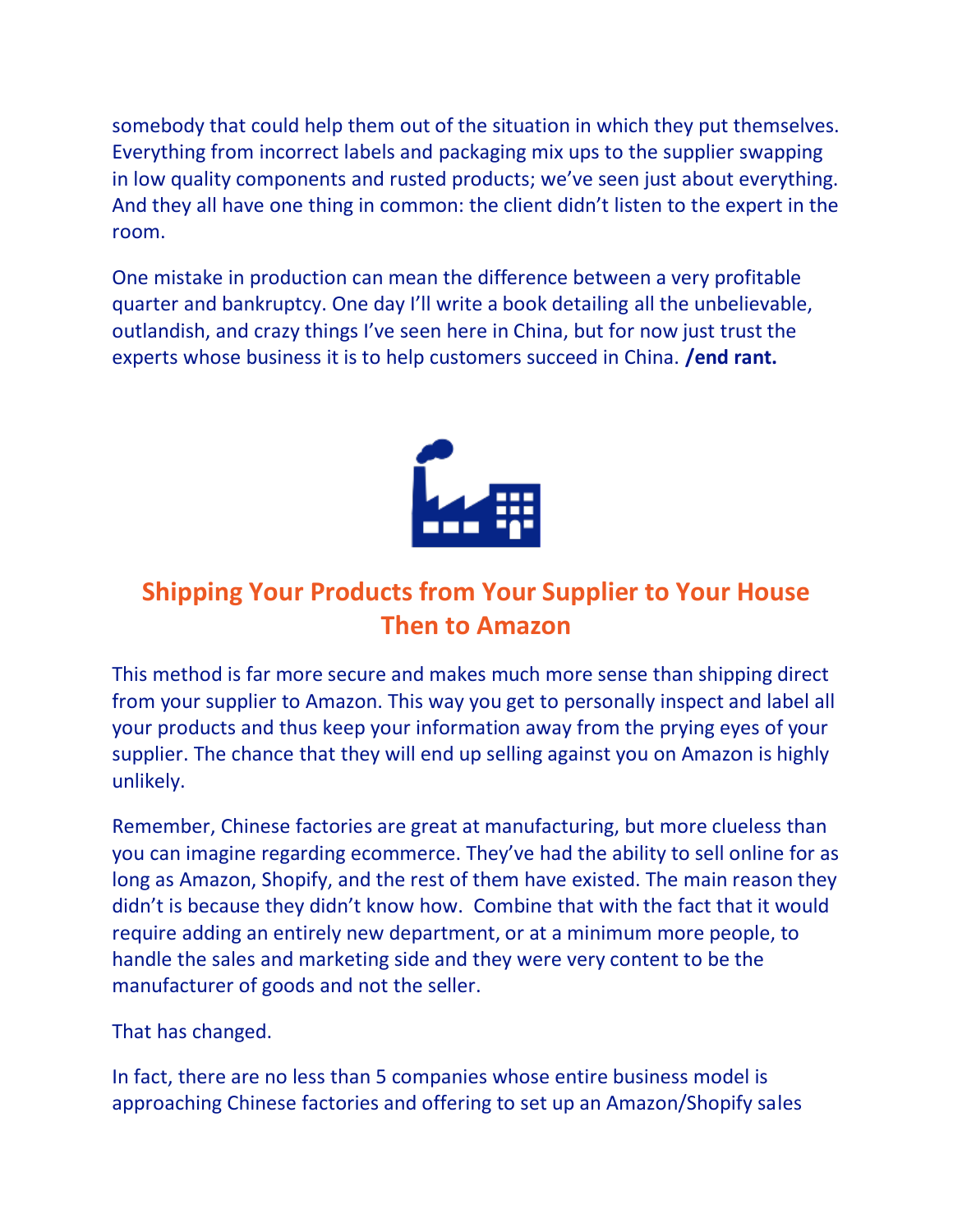operation and manage it for them. So you can bet your bottom dollar that a significant number of suppliers are already selling online, and that number is steadily growing every single day.

So, having your products shipped from the supplier to your house adds a level of privacy to your supply chain. The downside of doing this is obvious: it increases your costs and delays the products from getting to Amazon by at least a few days, and usually longer.

The added costs are due to having to pay for an additional step in the shipping process. Once you have your goods and prep, bundle, label, inspect, and whatever else you want to do to them, you still need to arrange shipping to Amazon's warehouses. And here again, you'll want to pay close attention to Amazon's requirements for receiving your goods. The good news is that you've already cleared customs, so now it's just a matter of finding a carrier that is familiar with Amazon's mildly complex receiving process. For your convenience and reference, here are the specific requirements for having a freight carrier deliver your goods to Amazon:

When you select a carrier, you are responsible for making sure they comply with the requirements below. The failure of a carrier to comply with these terms may cause the delivery to be refused. Amazon recommends that you familiarize yourself with these requirements. (Or you can just use one of their preferred partner carriers and be done with it). But it's still valuable information to know in case you get a call about any missing paperwork, reference IDs, or tracking numbers.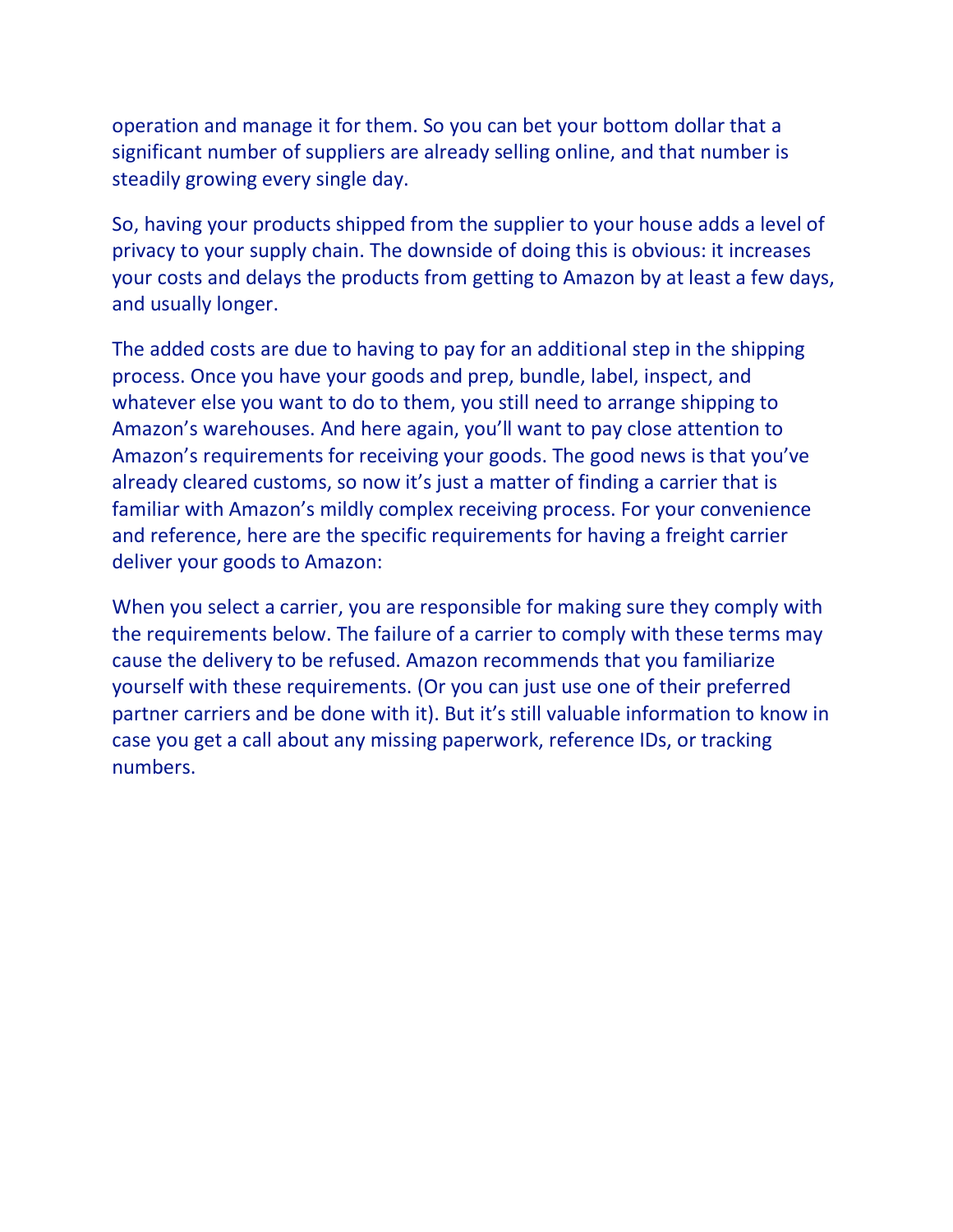

# **Amazon Carrier Requirements When Delivering Your Goods**

- The carrier must have a complete list of Amazon Reference IDs, Shipment IDs, and tracking (PRO) numbers included on or with the Bill of Lading (BOL); Amazon will require this information when scheduling a dock appointment. Amazon Reference IDs and Shipment IDs are found in the Summary of the shipping workflow in SC. PRO numbers are obtained from your carrier.
- The carrier must communicate box and pallet counts **before** an appointment will be scheduled. The fulfillment center may request Unit counts if they are provided to the carrier. Floor-loaded trailers should be indicated on the carrier freight bill and when requesting an appointment.
- Upon arriving at the fulfillment center, the carrier must provide a physical BOL document that meets Amazon requirements. Alternately, the carrier may use an electronic BOL document, if the carrier provides a soft copy to the fulfillment center prior to the scheduled arrival.

# **Scheduling advanced delivery appointments**

The carrier you select to deliver your shipment will need to schedule an advanced delivery appointment. Please ensure that both you and your carrier complete any required steps prior to requesting a delivery appointment.

- Amazon does not allow deliveries from the general public only professional carriers are allowed to make delivery appointments to Amazon fulfillment centers.
- All carriers must register with Amazon before appointments will be granted.
- No shipments will be accepted at an Amazon fulfillment center without a scheduled appointment. If the scheduled appointment is missed by 30 minutes or more, the freight will be refused at no cost to Amazon. A new appointment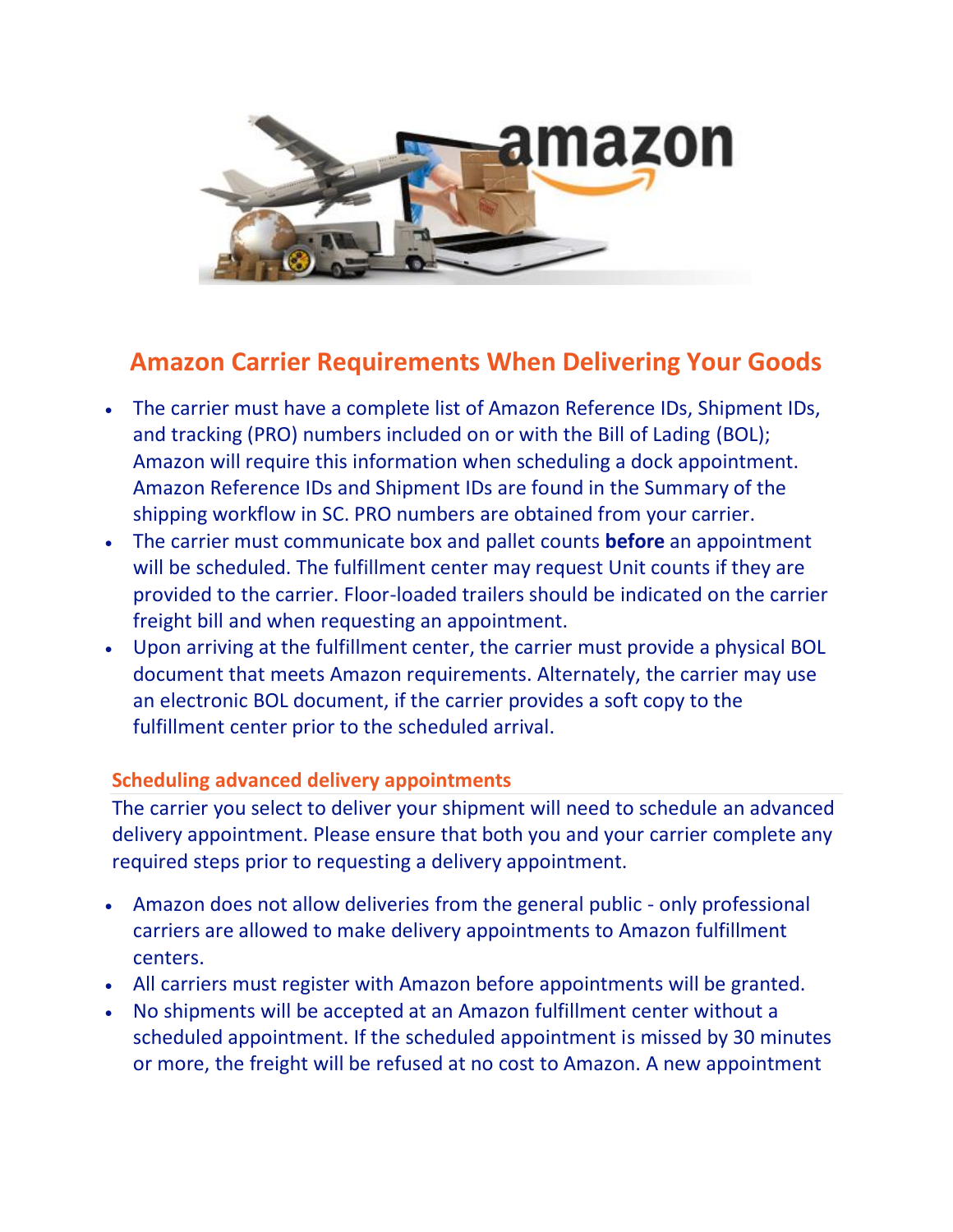request will need to be submitted and approved by the carrier for attempted re-delivery.

- Carriers are required to schedule a delivery appointment no less than 24 hours ahead for all inbound deliveries.
- A standing appointment may be requested for regularly scheduled appointments, but Amazon Reference IDs and Shipment IDs notification are still required 24 hours in advance of the appointment.
- If a shipment is delayed due to unforeseen weather conditions, the carrier must notify Amazon. Appropriate schedule changes will be made based on availability.

#### **To schedule a delivery appointment, follow these steps:**

- 1. Download and complete the [FBA Booking Form.](https://images-na.ssl-images-amazon.com/images/G/01/fba-help/FBABookingForm_US.xls) Most of the shipment information is found in the Summary page of the shipping workflow.
- 2. E-mail the form to your carrier along with a link to the [User Manual for](http://g-ecx.images-amazon.com/images/G/01/fba-help/User_Manual_for_Carriers.pdf)  [Carriers.](http://g-ecx.images-amazon.com/images/G/01/fba-help/User_Manual_for_Carriers.pdf)
- 3. Have your carrier create an account (if they don't already have one) and log into the [Carrier Appointment Request Portal](http://transportation.amazon.com/) to request an appointment.

Amazon will respond to your carrier's request within 24 hours, at which time they will schedule a delivery appointment date and time based on availability.

**Important**: When scheduling appointments, carriers need to **explicitly mention the shipments are for Fulfillment by Amazon and provide the FBA Shipment ID** (found in the Summary page of the shipping workflow); this will help expedite appointment scheduling and help ensure accurate receipt of your inventory.



# **Shipping Your Products from Your Supplier Via a 3PL**

One of the two most common methods for getting your products from your supplier to Amazon's fulfillment centers is by using a 3<sup>rd</sup> party logistics (3PL)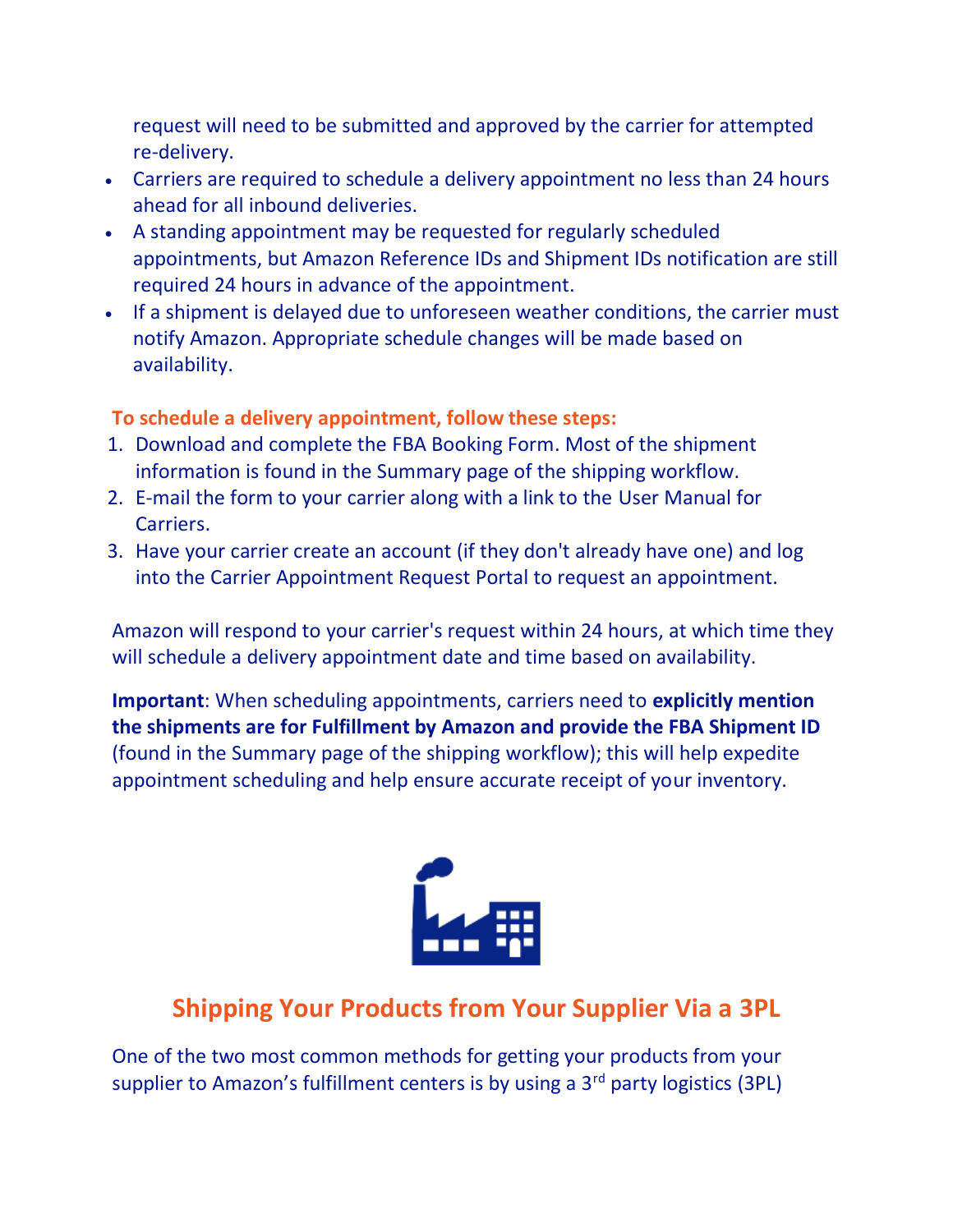service, or freight forwarder.

There are three potential drawbacks to this method: cost, possible time delays, and suppliers still being able to steal your product's supply chain and packaging.

You'll be paying the 3PL to not only pick up, ship, and deliver your goods, but they can also handle the entire Customs process for you too. This way you don't have to hire a customs broker and bring yet another cook into the kitchen. The other downside is the potential for delays when using a new 3PL. They may not be familiar with the specific process involved in successfully delivering your goods to Amazon's warehouse. In this case, you can use the section of this guide as a reference and get them up to speed quickly.

The 3<sup>rd</sup>, and likely most significant drawback to using a 3PL is that your goods still will need to be packaged, labeled, and prepped for delivery to Amazon. As mentioned before, this is like handing your supplier the keys to your business and inviting them in. This never used to be a threat until very recently. But now that the flood gates are open, it's probably a safe bet to assume that most Chinese suppliers have a desire to get into selling on Amazon and will be looking for any advantage they can get to help them achieve this goal.

There was a reason that they didn't sell online before, and we briefly covered it: they didn't know how. In general, the manufacturing community over here is very naïve when it comes to product marketing and ecommerce. Yes, there was still the odd entrepreneurial factory owner that had an American connection selling all his factory's products for him through a shell Amazon account, but it was not very common at all.

It wouldn't surprise me if most factories in China are currently selling online, or will be by the end of 2017. Amazon is doing their best to speed this up by conducting instructional seminars throughout Mainland China aimed at educating supplier how to go about selling on FBA.

That covers the negatives, which admittedly are negligible, aside from the supplier taking your product sales from you.

The main reason that this method is popular is because it's been around for literally hundreds of years and businesses are familiar with the concept of shipping companies. There is also the advantage of ease of consolidation. Since most 3PLs will work with you to set up door-to-door delivery, from your factory's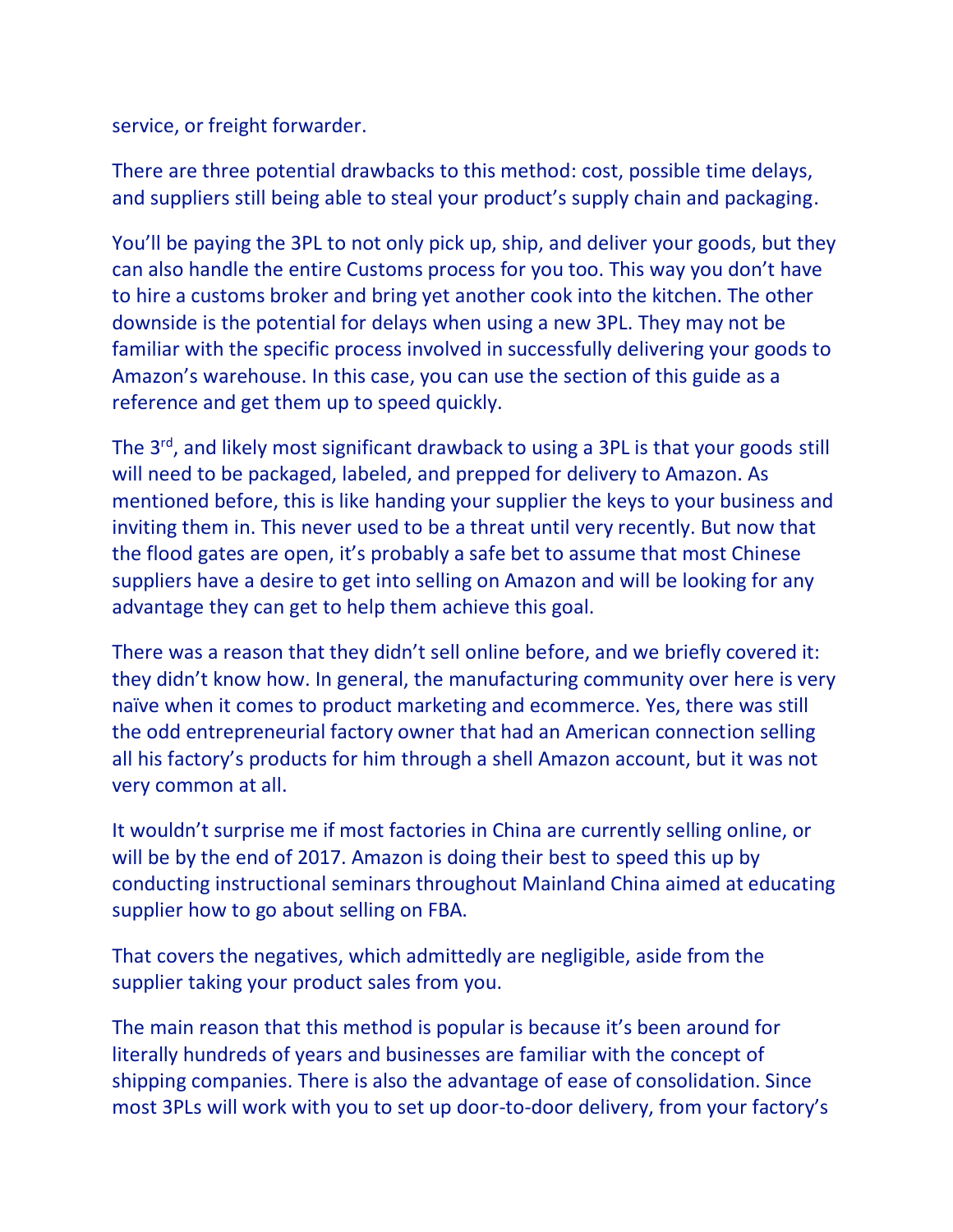loading dock, to the dock of the Amazon warehouse, they can also handle the Customs clearance process.

There are several acceptable freight forwarders from which to choose. Notice I didn't say great, or fantastic. While I mentioned that the shipping industry is one of the oldest industries in the world, the sad fact is that it hasn't kept up with technology. The majority of freight forwarders run on antiquated systems and more than you would believe still use paper. Because of this, trying to get an accurate quote from a shipping company can be one of the more frustrating tasks you'll likely ever do. But there is good news.

Very recently, as in the past 12 months, some of the companies in the freight industry have broken through the technology barrier in an effort to modernize the process. A few of them have made great strides to become almost completely cloud-based. This means you get real-time tracking of your vessel, updated timelines, live-chat with company employees, and best of all you know exactly when your shipment is due to arrive at its destination.

Granted, the number of companies starting this revolution can be counted on one hand. Nevertheless, there is real hope that some of the others will follow. It will almost certainly be the USA-based freight companies, as many of the Chinese shipping services are stuck in the stone-age and show no signs of even wanting to change.

When you [book shipping via our website,](http://guidedimports.com/freight-forwarding/) we get you quotes from freight forwarders who are familiar with Amazon as well as some of the new, innovative companies I mentioned previously. Typically, you can expect to pay a bit more for the companies that are pushing the tech envelope, but for many sellers, the added convenience of real-time tracking and updated progress is worth the added cost.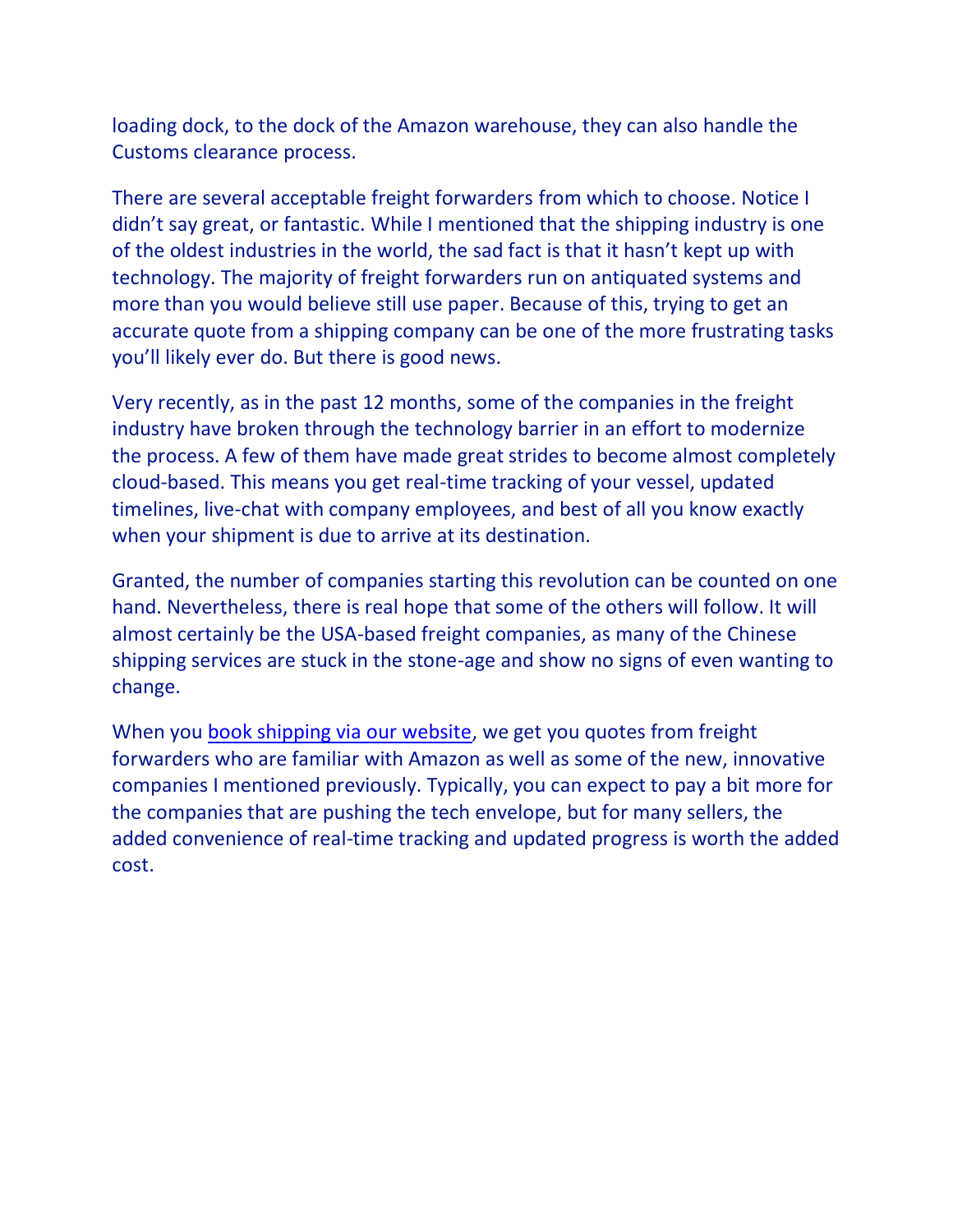

# **Shipping Your Products from Your Supplier Via a 3rd Party Supply Chain Management (SCM) Company**

The final method for shipping your goods from China to Amazon is via a SCM. The difference between a 3PL and a SCM is that the SCM typically offers additional services that work in tandem to alleviate your workload in some way.

First, we'll list the potential negative aspects of using a SCM:

- 1. **Potential time delays**  The time delay comes in when you think about adding the additional stop to the shipping route. No longer is it going from point **A** to point **B**. It's going from point **A**, with a quick detour to point **B**, then on to the final destination, which in this case is point **C**.
- 2. **Higher initial costs** Depending how you utilize them, the costs of the SCM company may be higher than those of a 3PL because typically they're going to do more than just ship your product. They may be able to bundle, prep for FBA, do QC inspections, repackage, product photography, backup supplier sourcing, etc. Obviously, if you choose not to use any of the additional services offered, then your cost will be about the same as a  $3<sup>rd</sup>$ Party Logistics service.

The advantages of using a SCM can be best be described in one word: **consolidation**.

Since most SCM companies offer additional services that you'll require anyway, it makes sense to utilize them to help simplify your supply chain and have just one company conducting the entire process. This makes it far easier to track your product throughout not only the logistics and shipping phase, but also the entire sourcing and production phase, should you choose to utilize the additional services of a SCM.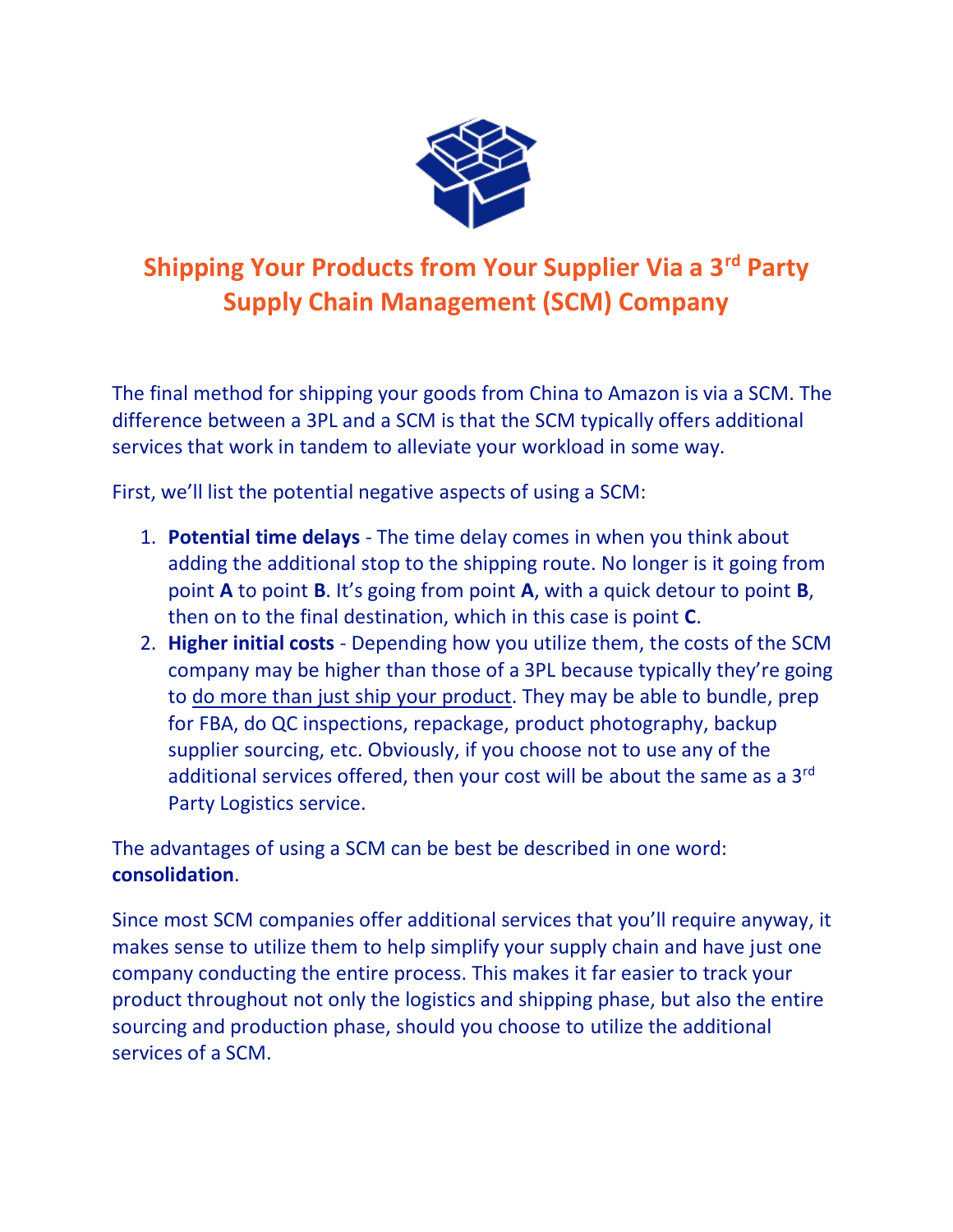This is the category in which Guided Imports leads. By offering a proven and comprehensive one-stop solution for ecommerce sellers who import from China, we can effectively offer them a single point of contact for their entire China-side operation.

**Here is a list of the various services we offer** (most of which are included in our A-Z package):

- Product sourcing & procurement
- Product validation & cost analysis
- Supplier negotiation
- Supplier relationship management
- Private label manufacturing expertise
- Comprehensive production reporting and updates
- Customer care team
- Production manuals and purchase agreements
- Quality control inspections at all phases
- Product sample consolidation and rating
- Product Photography
- Product Bundling, Labeling, Kitting
- Packaging
- Amazon FBA specific requirements
- Complete logistics, customs, and shipping services

By offering a true all-inclusive solution, we are able to virtually remove China from our client's "to-do" list which allows them to focus on growing their scaling and building their brand.

This also has the advantage of offering clients a single point of contact for their entire production and supply chain services, whereby streamlining their operations and bringing all associated data, timelines, and metrics together in one, easy to read report.

# **More than One Choice**

While our customers tell us that using Guided Imports has been a smart business decision for them, we realize that there are other choices in this space. There are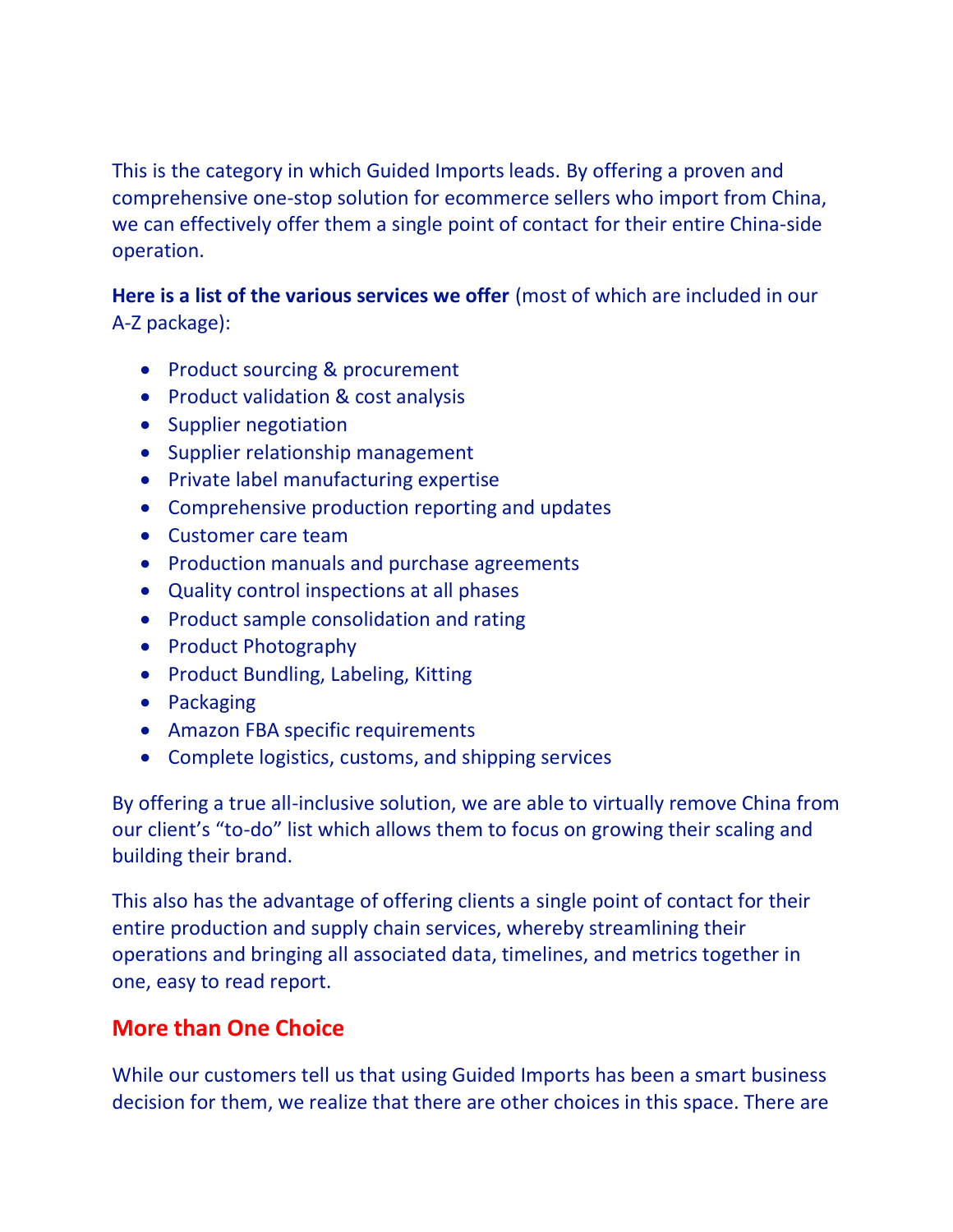a few quality SCM companies out there to work with, but potential customers should pay close attention to the details when choosing a partner with whom to trust their China-side business operations.



#### **Here's a checklist of important factors to consider when choosing an SCM:**

- ✓ **Are they U.S.-owned?** This is extremely important since the entire business culture, quality perceptions, and customs of a Chinese company vary greatly compared to those of a U.S. company.
- ✓ **Are there actual U.S. employees IN China?** Many U.S.-owned sourcing or SCM companies operate by proxy from their office in the states. They typically outsource their China operations to a local Chinese company, effectively negating the advantage of being U.S.-owned entirely. If they DO have an office in China, chances are it is not staffed by Americans or Europeans.
	- o Again, this is important because when dealing with China, you need someone with boots on the ground who has your back and understands that the typical U.S. consumer expects a very high level of quality from their products.
	- o **Do the American employees in the China office speak Mandarin?** It is essential that supplier communication be carried out in Mandarin (or Cantonese). There are too many minute details that can be lost in translation if you try and communicate in English. A proven and experienced sourcing or SCM company will have their U.S. employees in their China office fluent in Mandarin for exactly this purpose.
- ✓ **Do they even have a China office?** Many sourcing or SCM companies advertise that they have a China office, but 9 times out of 10, it is a part time rental, or shared space. This technique is used to register a company in China so they can advertise they have an office.
	- o Check them out! Ask to visit their office or for pictures of their office. You should see their logos, their staff that are pictured on the site, and an organized workspace if they are truly a legitimate office.
- ✓ **Do they sell on Amazon?** You'd be surprised at just how many sourcing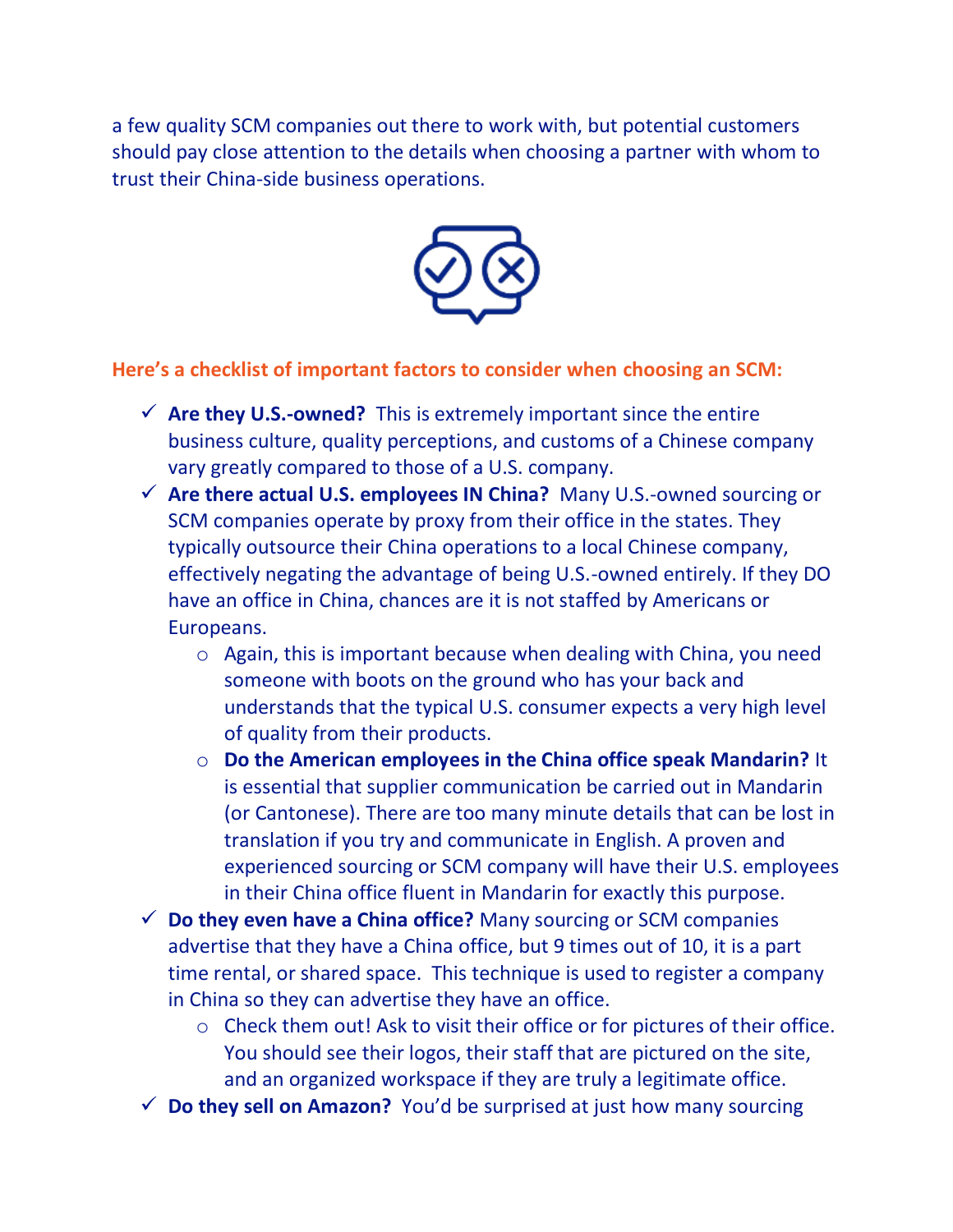agents and companies ask for your business but are also selling their own products on Amazon!

- o Guided Imports respects our client's products and intellectual property, and we prohibit ALL employees from selling any products on any of the online sales channels. And we actively audit this as well. We are well aware how protective sellers are of their products, and we want to offer the most secure and confidential solution possible.
- ✓ **Do they charge a commission?** SCM companies that charge a commission may not always have your best interest at heart. They get paid more money the more money you spend. So, they may push you to order more products, or utilize more services that otherwise might not be necessary.
	- o It may make more sense to find a company that charges a flat fee, or at least is transparent with their bundled fees.
- ✓ **Do they have a "backroom" deal with a supplier?** This may be difficult to prove, but there are techniques you can utilize to detect whether the sourcing or SCM company has a side deal with a factory. This is very common with Chinese sourcing companies, as it's viewed as standard operating procedure. Basically, the sourcing company will have a deal with a few suppliers that will award them more money if they push their new clients to use those select suppliers.
	- o They're probably getting an additional % of your order or some other bonus payment to incentivize them to send their customers to that supplier.
	- o After 5+ years of living and doing business here in China, we've made it very clear to suppliers that we operate on 100% transparent basis and any kickbacks of any kind are not permitted with Guided Imports. This ensures we chose the supplier based on merit and quality, not money.
- ✓ **Do they have any legitimate business partnerships or industry recommendations?** An established, proven sourcing and SCM company will usually have multiple affiliations, partnerships, or recommendations from industry experts or other proven services.
- $\checkmark$  **Do they have experience?** There a new sourcing and SCM companies popping up every day! Due to Amazon FBA's popularity, many successful sellers are trying to get onto the sourcing and importing side of things.
	- o This is usually a BAD idea since they have no working knowledge of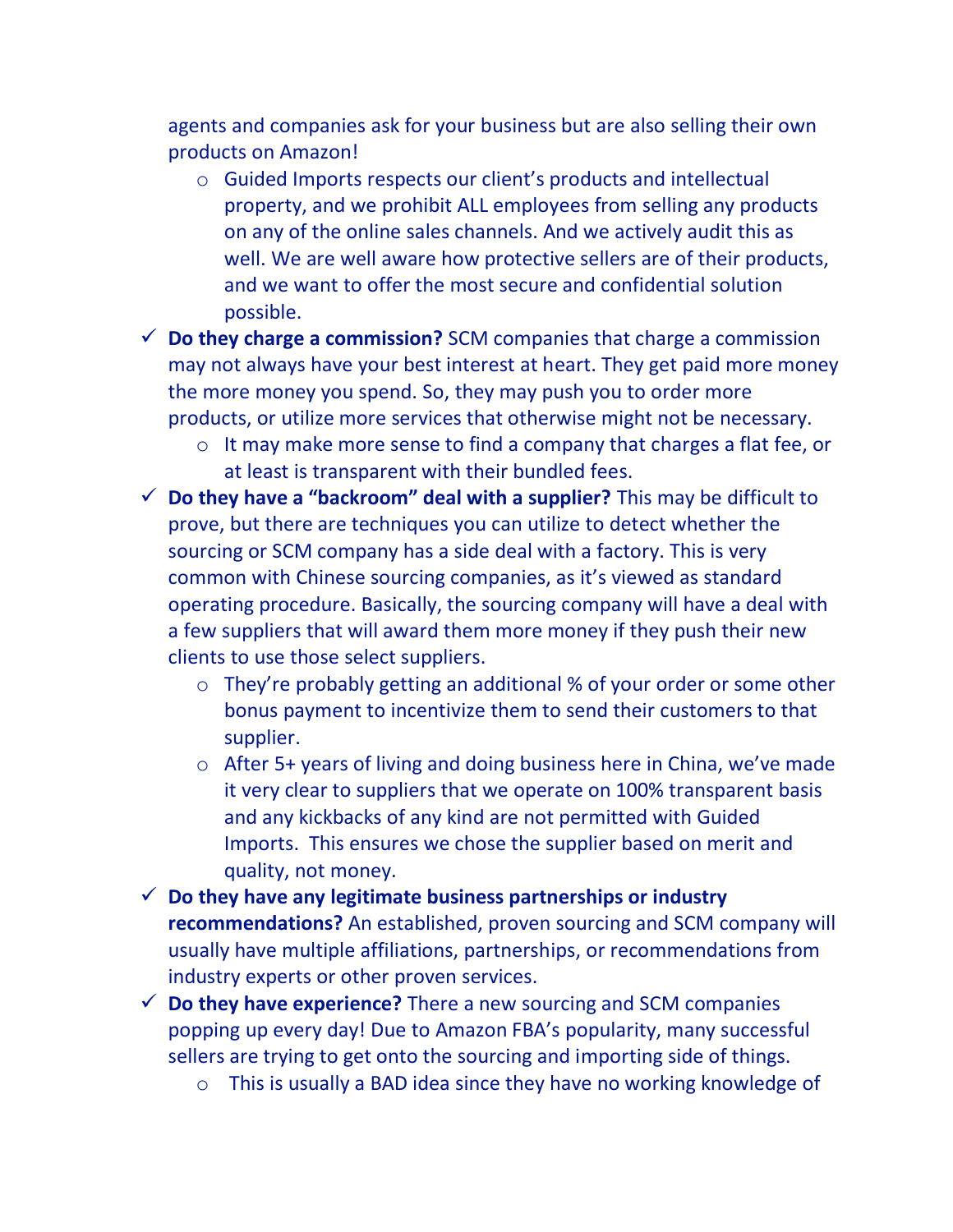living and working in China. This is critical! Chinese culture, especially the cultural concepts of guānxi, trust, "face", and other crucial business concepts are absolutely KEY to getting the most out of supplier relationships.

- o After 5+ years of living here, I'm still learning about the nuances of these concepts. But I can tell you unequivocally that without expertise in this area, you will not reap the rewards from your supplier, that otherwise would have been freely offered if the required level of guānxi was attained.
- o Relationships are MUCH more important in China than in the USA, and only those companies that operate in China and put in the time to cultivate and grow supplier relationships will be successful.
- o I've seen well over a dozen U.S. sourcing companies start up and shut down within months because they simply didn't understand the importance of Chinese business culture and how it integrates into daily supplier interactions.

# **General FAQ's About Shipping**

#### **What are incoterms?**

Incoterms are terms of sale that define who arranges for the payment and handling of the goods during shipping. They also provide instructions to transportation carriers, forwarders, customs brokers, and other service providers involved in shipping your merchandise.

Incoterms define the point to which the seller must deliver the goods for the buyer; depending on the incoterm, this could be at the seller's door, the port in the country of origin, the destination port, or at the buyer's door.

Here's a chart summarizing each of the current incoterms. We recommend Amazon sellers stick with either **EXW** or **FOB**. Keep reading to find out why.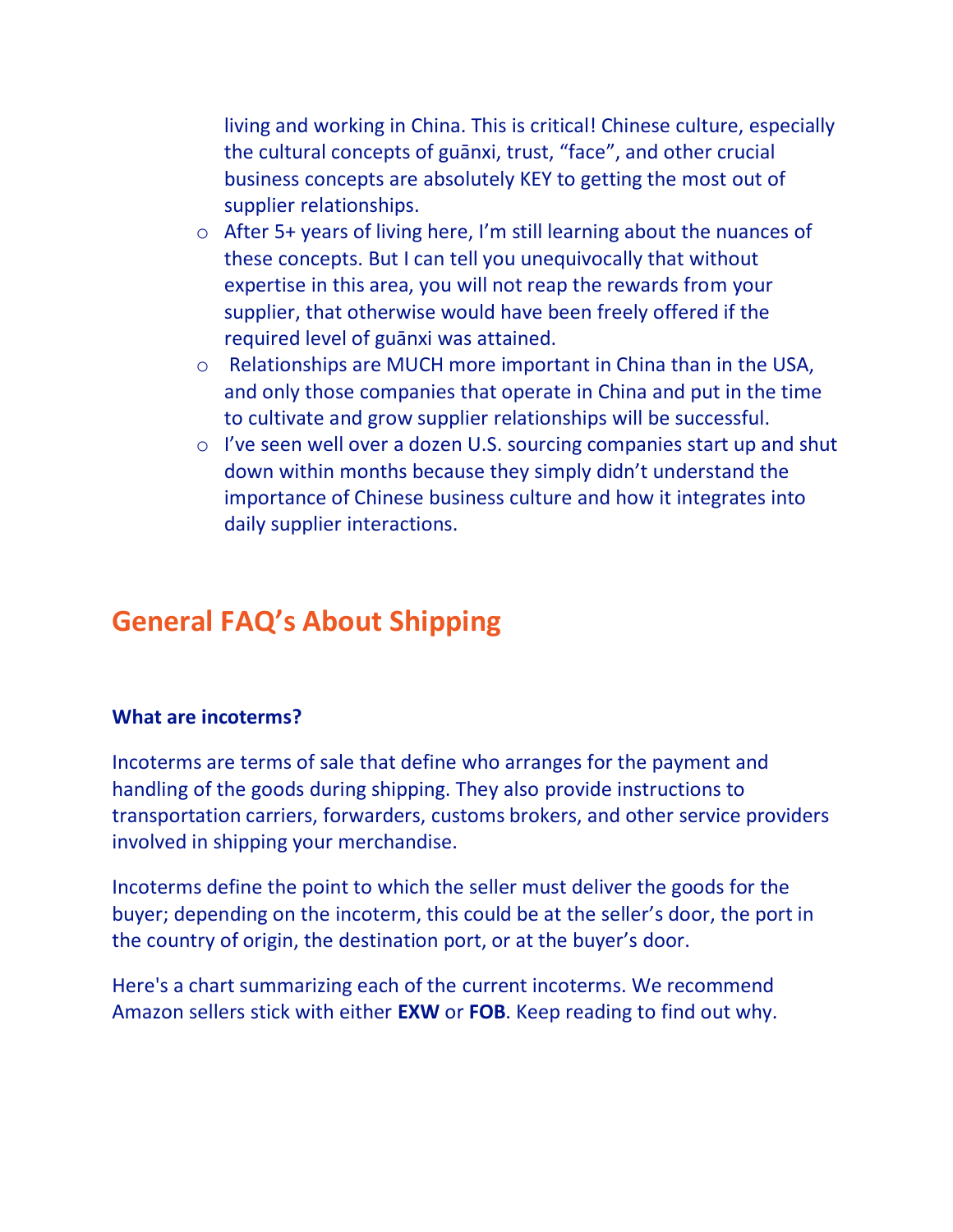# Incoterms®

**& Guided**Imports

|                                                                 |                                         |                                               |                                                                                                 | COSTS<br>RISK<br><b>INSURANCE</b>                                                                                                                                                                                                                    |  |
|-----------------------------------------------------------------|-----------------------------------------|-----------------------------------------------|-------------------------------------------------------------------------------------------------|------------------------------------------------------------------------------------------------------------------------------------------------------------------------------------------------------------------------------------------------------|--|
| DESCRIPTION                                                     |                                         | <b>WESTING</b>                                | <b>FREIGHT/RISK</b>                                                                             | All modes of<br>Sea and inland<br>transport<br>waterways<br><b>MORE DETAILS</b>                                                                                                                                                                      |  |
| <b>EXW</b><br>Ty World.                                         | <b>CONTINUE</b><br><b>HULUR</b><br>nun  | <b>BUILE</b><br><b>WHILE</b><br><b>WITH</b>   | <b>Freight</b> Seller's<br>prémient.<br><b>Nisk</b> Salker's premiums                           | Seller in anti-responsible for making the goods available at the seller's premiure. The hayer<br>lases the full real floor there to the destaction.                                                                                                  |  |
| <b>FCA</b><br>FerCelrer                                         | 141.00<br><b>BELLUM</b><br>mm           | <b>SAFFEE</b><br><b>BUNK</b>                  | <b>Preight</b> Froght handler.<br><b>Nisk Frencht</b><br><b>Facultar</b>                        | belier in temporation for derivery to the custody of the currier, which is previded by the hujest<br>Risk is than the red as issue at loading has to enhance.                                                                                        |  |
| <b>CPT</b><br>Excely had a                                      | 111139<br>96119<br><b>MARK</b>          | -<br><b>Write</b><br><b>WINE</b>              | Freight Contration<br><b>Nisk Firm Friedric</b><br>transfers                                    | Selec delivers the goath to the center at an agreed pack of delivery and pack for transport.<br>to the narrast destination. Heit is transferred at the place of delivery, whereas teller pays for<br>International Control Heatman of                |  |
| <b>CIP</b><br><b>Carlyge are excellent</b><br><b>Built Inc.</b> | <b>TEGHT</b><br><b>MALCOF</b><br>181116 | <b>BUYER</b><br><b>WIND</b><br>seres.         | <b>Treight Destinator</b><br><b>Risk Tirat Trausts</b><br>liaudiei                              | Sellor: dichaire the gamb to the carter at an agend place of delivery and pays for transmit<br>and impairs in the samed designing into humilized at the place of delivery, whereas,<br>seller page for insergant and inserges to the destination.    |  |
| <b>DAT</b><br><b>To Everyone of the Northeam</b>                | 181118<br>192316                        | sent.<br><b>ALCOHOL</b><br><b>MITTE</b>       | Freight: Continuities<br><b>Ride</b> Department                                                 | Seller delivers the goods unbacket or a continuity/acc insist the egenction wind. First is<br>tigenhered as user as the goods have been unitaried.<br><b>SAN DISTURBANCE</b>                                                                         |  |
| <b>DAP</b><br><b>Internation Rock</b>                           | <b>FREES</b><br>                        | <b>BUTTH</b><br><b>BUYER</b><br><b>BUTH</b>   | Freight: Place of<br>destruction.<br><b>Risk:</b> Archives trasand of<br>Hangert at dedivation. | liefer Johnes the goods to the dopout of the bijer in the environment of transport at<br>the agreed place. believ possesses the risk settlithe goads are made ready for unleading from<br>The arthing mising of blamport.                            |  |
| <b>DDP</b><br><b>Information fee</b>                            | m<br><b>ALLES</b>                       | <b>BINK</b><br><b>BUTER</b><br><b>WATER</b>   | <b>Folight</b> Electronics.<br><b>Block Controversion</b>                                       | Seller is responsible for bringing the goods lockler dealersheet, yaying any duty and making<br>the grands available to the huger. And is therefored as access in the buyer has access to the<br>poeds must for unmatter at the area of decretation. |  |
| <b>FAS</b><br><b>Van Horizolde' Eng</b>                         | गाग<br><b>MALLER</b><br><b>HLOR</b>     | <b>WITH</b><br><b>WATER</b><br><b>BUYER</b>   | Freight Stocklin russet<br>of depirture.<br><b>Mak</b> Shoulde in part of<br><b>PACIN'S CRE</b> | latter is responsible for delivery of the goods at the aug storizable the stap Prom this point.<br>istmarty, sal los with the bayer. All the states and construction that the process                                                                |  |
| <b>FOB</b><br><b>Text Inchester</b>                             | <b>HUM</b><br>mm                        | <b>AVILE</b><br><b>STAR</b><br>---            | Preight Did laund plus<br>Mak On board stay.                                                    | believ in responsible for denvery of the goods to alleg in this erite ship, with a transferred as .<br>sister as the poods have been set down mode the ship.                                                                                         |  |
| <b>CFR</b><br>Clock and Theatre                                 | <b>SELLER</b><br><b>MALLEN</b>          | <b>Britte</b><br><b>BOYER</b><br><b>SUVEN</b> | Freight Port of<br>destraition.<br><b>Rick Cir. board ship</b>                                  | failier convers cost of finitiats, during resolut, to the reprint part of destruction. Well is train-<br>ferred as soon in the greats have been will diese linking the trial                                                                         |  |
| <b>CIF</b><br><b>CALL School and Canada</b>                     | 141.00<br>412239                        | <b>MOTH</b><br><b>MATER</b><br><b>MAILER</b>  | Freight Port of<br>desi natura.<br><b>Risk</b> Part of decisionism.                             | Seller covers cost of treurers and freight, duty unpaid, to the network part of destination.<br>Bulk is transferred as more as the goads have been not door mode the star.                                                                           |  |

#### **Which of the incoterms should I choose and why?**

#### We recommend Amazon sellers choose either **EXW** or **FOB**.

For EXW, the supplier fulfills his obligations by having the goods available for you to pick up at his premises or another named place (i.e. factory, warehouse, etc.). Buyer (you) bears all risk and costs starting when he picks up the products at the seller's location until the products are delivered to his location. Seller has no obligation to load the goods or clear them for export.

For FOB, the supplier clears the goods for export and delivers them when they are onboard the vessel at the named port of shipment (ex: FOB Ningbo). Buyer (you) assumes all risks/cost for goods from this moment forward.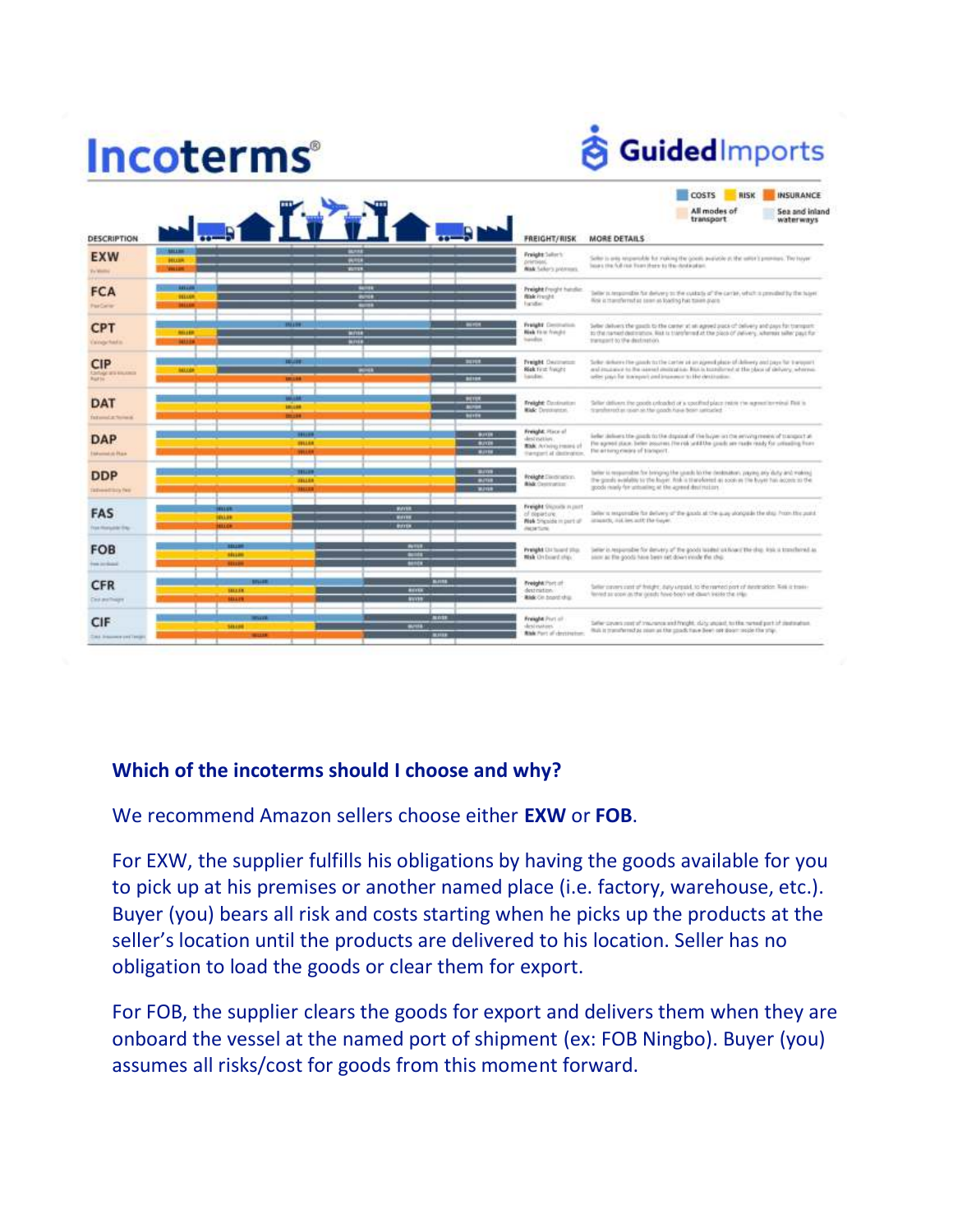# **My supplier is asking me for "shipping marks". What are these and how do I get them?**

Shipping marks are printed on the outside of the cartons (boxes) that contain your products. They indicate what is inside as well as a few other pieces of information. Shipping marks will usually be printed on both the long side and short side of the carton and contain:

#### Long side of carton

- $\checkmark$  Your company name and Logo (logo may be omitted)
- ✓ Product Order Number
- ✓ SKU Number
- $\checkmark$  Country of Destination

#### Short side of carton

- $\checkmark$  Net weight and gross weight of carton
- $\checkmark$  Dimensions of carton
- $\checkmark$  Carton number (ex: 1 of 100)
- ✓ *OPTIONAL*: You can also include any information that would be helpful ( fragile, this side up, color, size, model, etc)
- ✓ *OPTIONAL*: You can also include a Barcode that contains all of the above info if you want to make it easier

### **Where can I find compliance requirements (FDA Certification, Duties, etc.) and other information on regulations for the product I'm importing?**

You can start looking for this information online by conducting various searches. You can then also talk to your supplier. If they export mainly to the U.S., it's likely they will have an idea of what requirements are needed. But remember: NEVER rely solely on the information from your supplier when it comes to verifying these requirements! Always double-check with a customs broker.

When it comes to government regulations, most customs brokers are able to point you in the right direction, but you should reach out to the agency directly to